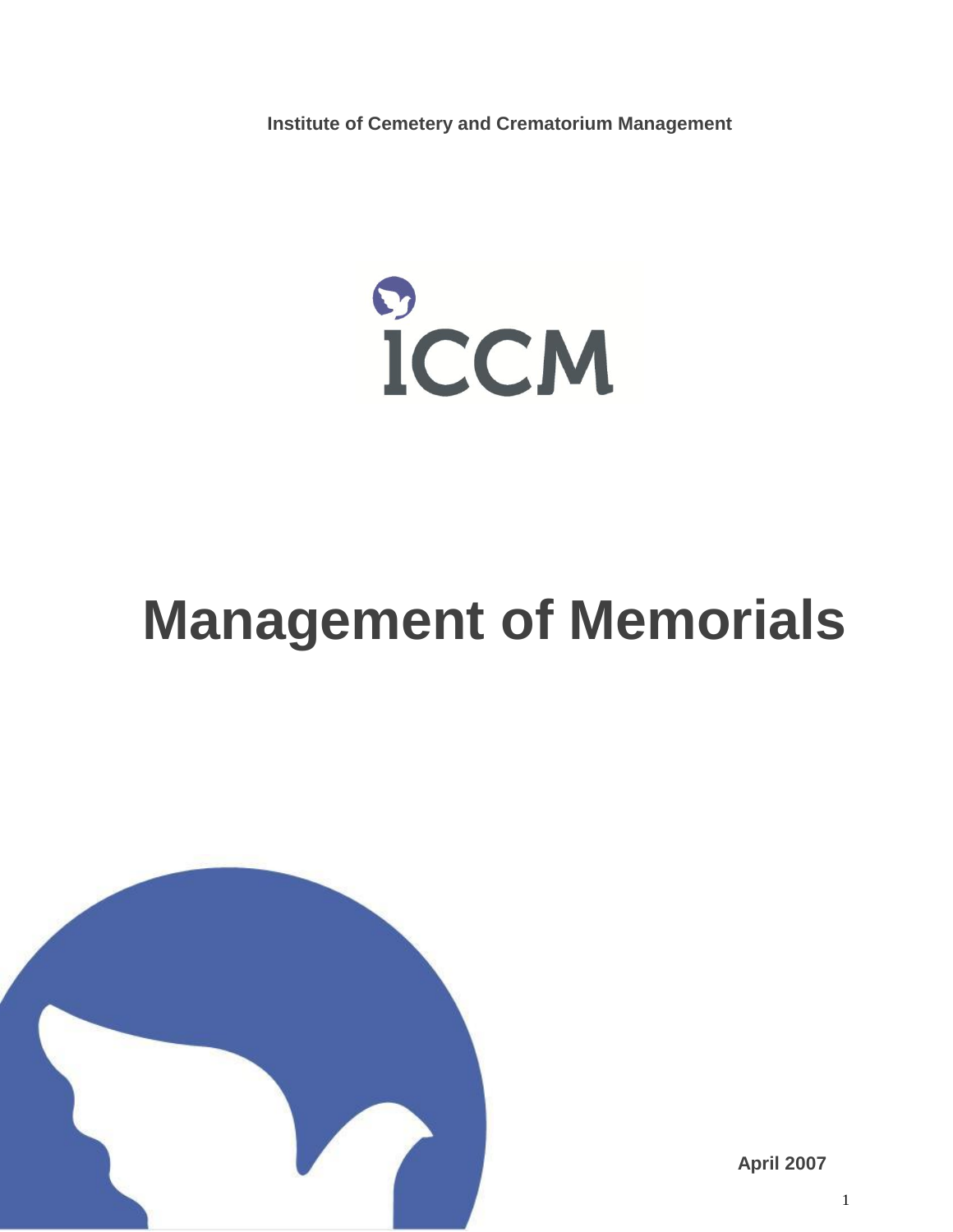# **Contents**

|     | <b>Executive Summary</b>                                                                                                                                                                                                                                                                                    | 3  |
|-----|-------------------------------------------------------------------------------------------------------------------------------------------------------------------------------------------------------------------------------------------------------------------------------------------------------------|----|
| 1.0 | Introduction<br>General<br><b>Responsibility and Liability</b>                                                                                                                                                                                                                                              | 4  |
| 2.0 | <b>Design and Construction</b><br><b>Memorial Design</b><br><b>Memorial Installation</b><br><b>Burial Ground Design Issues</b>                                                                                                                                                                              | 5  |
| 3.0 | <b>Inspection and Making Safe of Memorials</b><br><b>General Issues</b><br>Management Issues<br><b>Raising Awareness</b><br><b>Warning Signs/Notices</b><br><b>Notifying Grave Owners</b><br>Training<br><b>Risk Assessment</b><br>Programme of Work<br>The Inspection Process<br><b>Inspection Records</b> | 8  |
| 4.0 | <b>Management and Administration of Memorial Safety</b><br>Legislative Issues<br>Memorial Rights, Guarantees and Insurance<br><b>Control of Memorial Masons</b><br><b>Registration Scheme</b><br>Supervision<br>Guarantees<br><b>Management Rules and Regulations</b><br><b>Unauthorised Memorials</b>      | 17 |
| 5.0 | <b>Appendices</b><br>Glossary<br>Management Flow Chart<br><b>Inspection Flow Chart</b><br><b>Model Risk Assessment</b><br>Legislation                                                                                                                                                                       | 22 |

Please note that this guidance provides for minimum standards of safety in burial grounds. Nothing in this guidance prevents burial authorities from deciding to require higher standards of safety. For instance, if a burial authority wishes to restrict all new memorial installations to monolith memorials, or if they wish to inspect memorials every year instead of every five years, they are able to do so within the terms of this guidance.

Model Inspection Report

Useful Contacts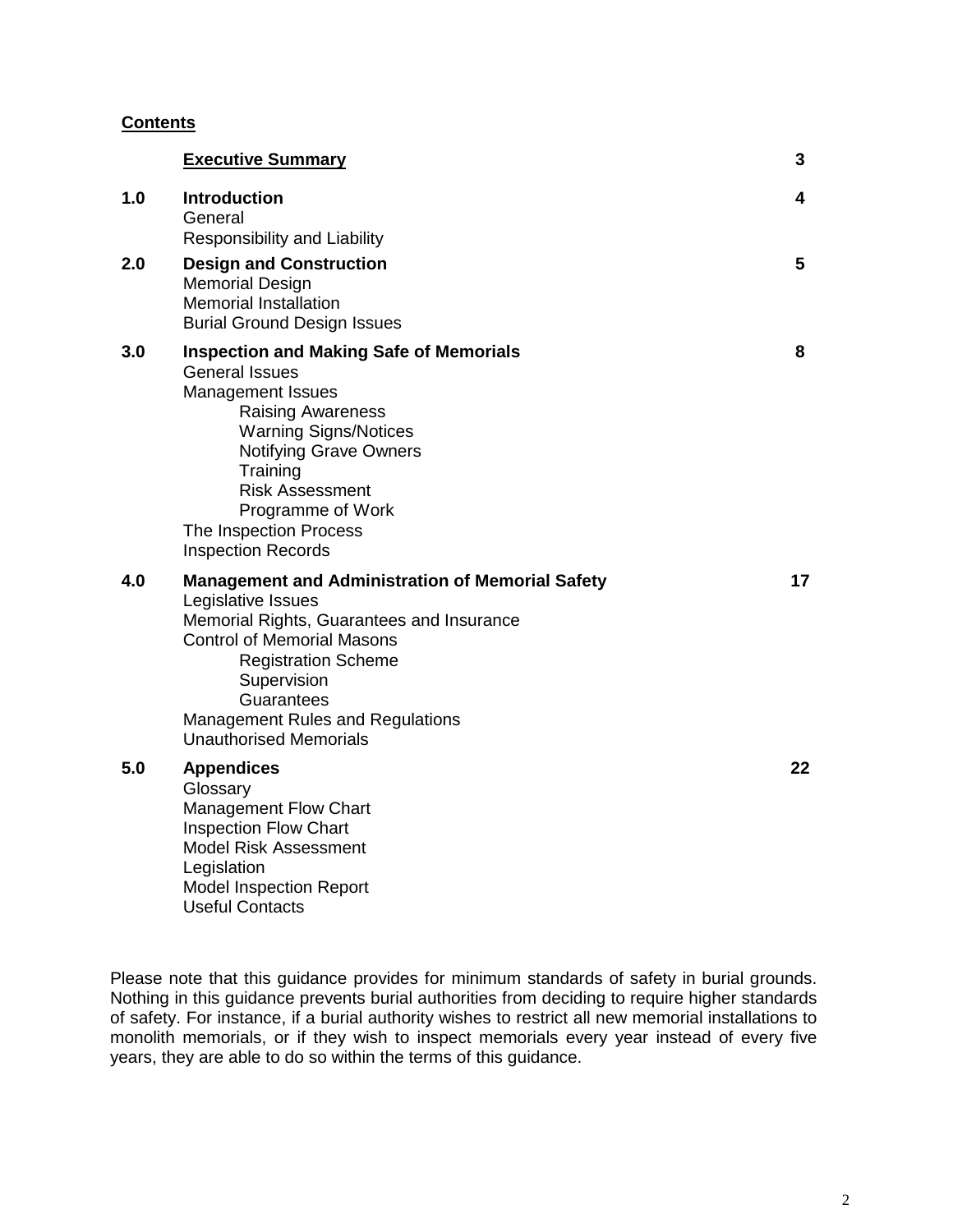# <span id="page-2-0"></span>**Executive Summary**

The following guidance considers the design and installation of memorials in burial grounds together with recommendations on how such installations should be managed to ensure a high standard of service to the bereaved whilst **improving** the standards of safety

Memorial design should provide a wide range of choice for the bereaved, however, it is clear that **a properly installed monolith memorial is one of the safest type of upright memorial**. A range of collars and plinths are available for such memorials so they look very similar to the popular lawn type memorial..

**Burial ground design should ensure that areas of ground are left undisturbed at the head of each grave to allow the headstone to be placed upon it.** Burial ground providers can provide concrete beams for the memorials, however, if any part of the memorial construction is provided by the burial ground then it must be provided to an approved standard. **All gravedigging and other maintenance operations that are carried out by the burial authority should then be carried out by trained staff, in such a way that it will not de-stabilise the memorials.**

All memorials should be inspected on a minimum 5 yearly cycle. The initial inspection should be designed to be undertaken within a 12 to 18 month period, from the issue of this document. The inspection should be fully documented, identifying all dangerous or unstable memorials. **A dangerous or unstable memorial is defined as one that will move and continue to fall to the ground with the exertion of a force of 350 Newtons (circa 35kg) or less.** This test is designed to relate to normal practices that can take place within the cemetery. Once the initial inspection is complete then the cyclical inspection should then take place.

- **All memorials will be subject to a visual inspection**
- **All memorials up to 2.5 metres will be subject to a hand test. It is highly recommended that suitably trained personnel are used for inspection of memorials**
- **All memorials between 500mm and 1.5m will be subject to confirmatory testing with force measuring equipment**
- **All those below 500mm will be risk assessed to decide on the most suitable type of inspection.**

**When managing memorial safety in the burial ground it is essential that communication with the community is of the highest possible standard including the notification of all aspects of the inspection and making safe work.** Administrative processes must be effective and all documentation associated with the sale of the grave rights should be carefully considered in the light of recommendations contained within this guidance.

Risk assessment is central to the memorial safety process and should be considered at all stages. **As a minimum all persons involved in the memorial safety inspection should be suitably trained in the process.**

Memorial safety in burial grounds is a highly sensitive issue, do nothing and an accident or death could occur. In such circumstances it is possible for the person responsible for the management of the burial ground to be accused of criminal negligence. On the other hand if the proper notifications are not given to the public the manager could be found guilty of maladministration following an investigation by the ombudsman, or if there is an over reliance on the laying flat of memorials as the method of making safe the manager could be severely criticised by the public and the press. Proper consideration must be given to all aspects of the advice in this guidance.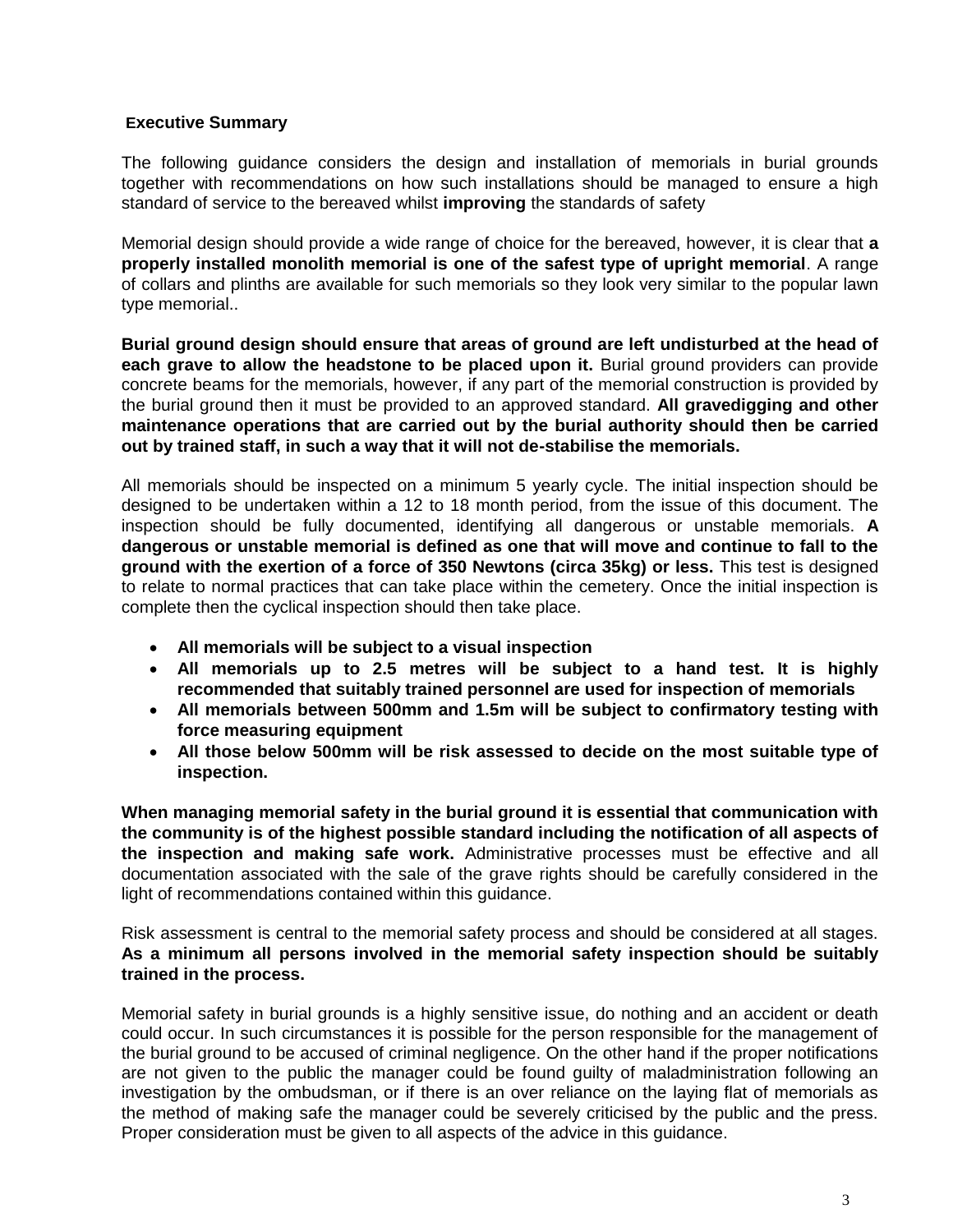# **1.0 INTRODUCTION**

# **1.1 General**

- 1.1.1 Since 1992, following an accident in Preston, there has been heightened awareness about the dangers of memorials. In 1994 the Memorial Advisory Bureau produced "A Guide to Best Practice" for Burial Grounds and Memorials. In 1996 the Confederation of Burial Authorities (CBA) commissioned some research into the problem of dangerous memorials and the National Association of Memorial Masons (NAMM) issued a set of installation guidelines in their Recommended Code of Working Practice.
- 1.1.2 Since that time the Institute of Cemetery and Crematorium Management (ICCM), have published management guidance in their publication the Management of Memorials, this was based on the research carried out by the CBA and supported by the Health and Safety Executive (HSE).
- 1.1.3 The National Association of Memorial Masons will support the advice contained in this document. So the two leading organisations within the industry now agree on memorial safety guidance. The Health and Safety Executive have also been consulted on the contents of this document.

# **1.2 Responsibility and Liability**

- 1.2.1 Responsibility for the overall safety within a burial ground lies with the burial authority, which has responsibilities under the Health and Safety at Work Act 1974 and the Occupiers Liability Act 1957 to ensure that, as far as reasonably practicable, their sites are maintained in a safe condition. This includes ensuring that anyone who enters the site to carry out work, such as a memorial mason, carry out this work in a safe manner and in such a way that others using the site will not be put at risk.
- 1.2.2 Whilst the responsibility for general safety lies with the burial authority there are specific responsibilities for memorials that lie with both the owner of the memorial and the memorial mason responsible for installing it. The owner of the memorial is responsible for maintaining the memorial in a good condition and should be properly informed, in writing, of their and other party"s responsibilities. They should also be encouraged to insure the memorial, just as they do their household property. When it comes to ensuring the memorial is erected safely, they are not the experts and this is identified in case law (Brown vs Cotterril 1934). The expert is the memorial mason who erects the memorial.
- 1.2.3 Memorial masons are legally liable for the work they carry out and should ensure that memorials are erected safely and in accordance with current standards available within the industry (such as quality specifications like the NAMM Code of Working Practice or similar). This responsibility is placed on masons in the Consumer Protection Act 1987, the Sale of Goods Act 1979 (amended 1994), the General Product Safety Regulations 2005 and the Directive on Liability for Defective Products (85/374/EEC). The latter was implemented in the UK in August 2003. If masons do not carry out their work with due diligence they could end up with severe financial penalties. Claims for poor workmanship can be made up to 6 years after the memorial has been installed (5 years in Scotland).
- 1.2.4 A burial authority should carry out regular inspections on their memorials, at least once every 5 years. Where they identify unsafe memorials through this inspection programme they have a responsibility to ensure such memorials are not a danger to visitors and employees in the burial ground. Where possible, they should contact the owner, advise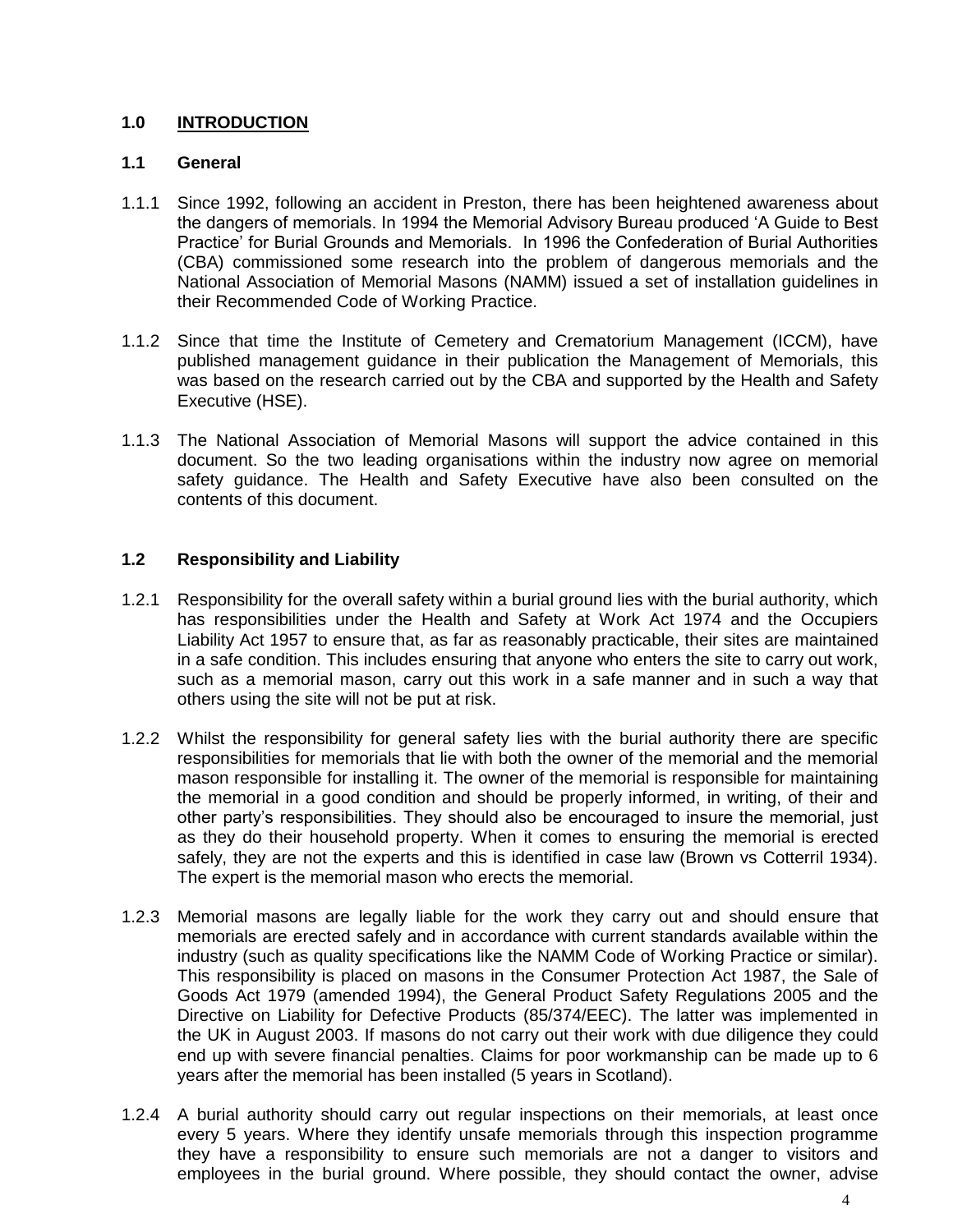them of the problem and ask them to make the memorial permanently safe, usually by having it refixed. Obviously, if there is a clear defect with the way in which the memorial was installed then the owner may have some redress through the memorial mason who originally installed it, should it have been installed in the previous 6 years. If not, they will have to pay for the memorial to be installed to an approved standard.

- 1.2.5 Where owners cannot be traced the burial authority has to make a decision on how to deal with the memorial. These options are dealt with later in this guidance.
- 1.2.6 Burial authorities should record their approach to the inspection and making safe of memorials in a suitable memorial safety policy. Any health and safety enforcement agency (generally the HSE or local authority) would require a copy of this should an investigation ever be necessary.
- 1.2.7 One further complication is when the memorial lies on consecrated ground. Where the ground has been consecrated by the Church of England they have jurisdiction over such ground. A faculty has to be obtained from the church diocese giving permission to carry out inspection and making safe work and the church may wish to place their own restrictions on such work. This must be taken into account by the burial authority. It is suggested that all parties co-operate to ensure work is carried out to comply with current health and safety legislation. Where a faculty is not forthcoming a burial authority may have little option than to fence off the site to prevent access and refer all enquiries to the relevant diocese.

# **2.0 DESIGN, CONSTRUCTION AND INSTALLATION**

# **2.1 General**

2.1.1 The design, construction and installation of new memorials is central to the ongoing safety of our burial grounds. Until recent years memorials had not been designed to withstand a specific design force, this has now been addressed with industry standard specifications such as the NAMM Code of Working Practice and BS 8415. All memorials should be installed to such a specification. The NAMM Code of Practice was updated in September 2003 and is available as a free download from www.namm.org.uk. It is recommended that all memorial masons use recognised specifications such as the NAMM Code of Practice as the minimum specification for the installation of memorials and ensure installed memorials meet specific design performance standards, as will be provided in the British Standard (BS 8415). All burial authorities should insist on such standards of installation.

# **2.2 Memorial Design**

- 2.2.1 Burial authorities should give consideration to the safe design of memorials. There is no doubt that memorials erected to the Commonwealth War Graves Commission standards, being a monolith construction fitted into a concrete kerb/shoe below ground level, is one of the safest design of vertical memorial available. Where only monolith memorials are to be permitted care should be taken to allow a range of collars to be used to extend the range of choice for it is important that burial authorities continue to allow a range of choice within their burial grounds, provided they are fitted and maintained to an approved standard and will meet the performance requirements specified in BS8415.
- 2.2.2 Designs can be very varied, there should be no problem allowing any memorial made of suitable materials, including stone, wood or stainless steel, even glass inserts have been used successfully and safely on memorials. Memorials up to a height of 1.5m are perfectly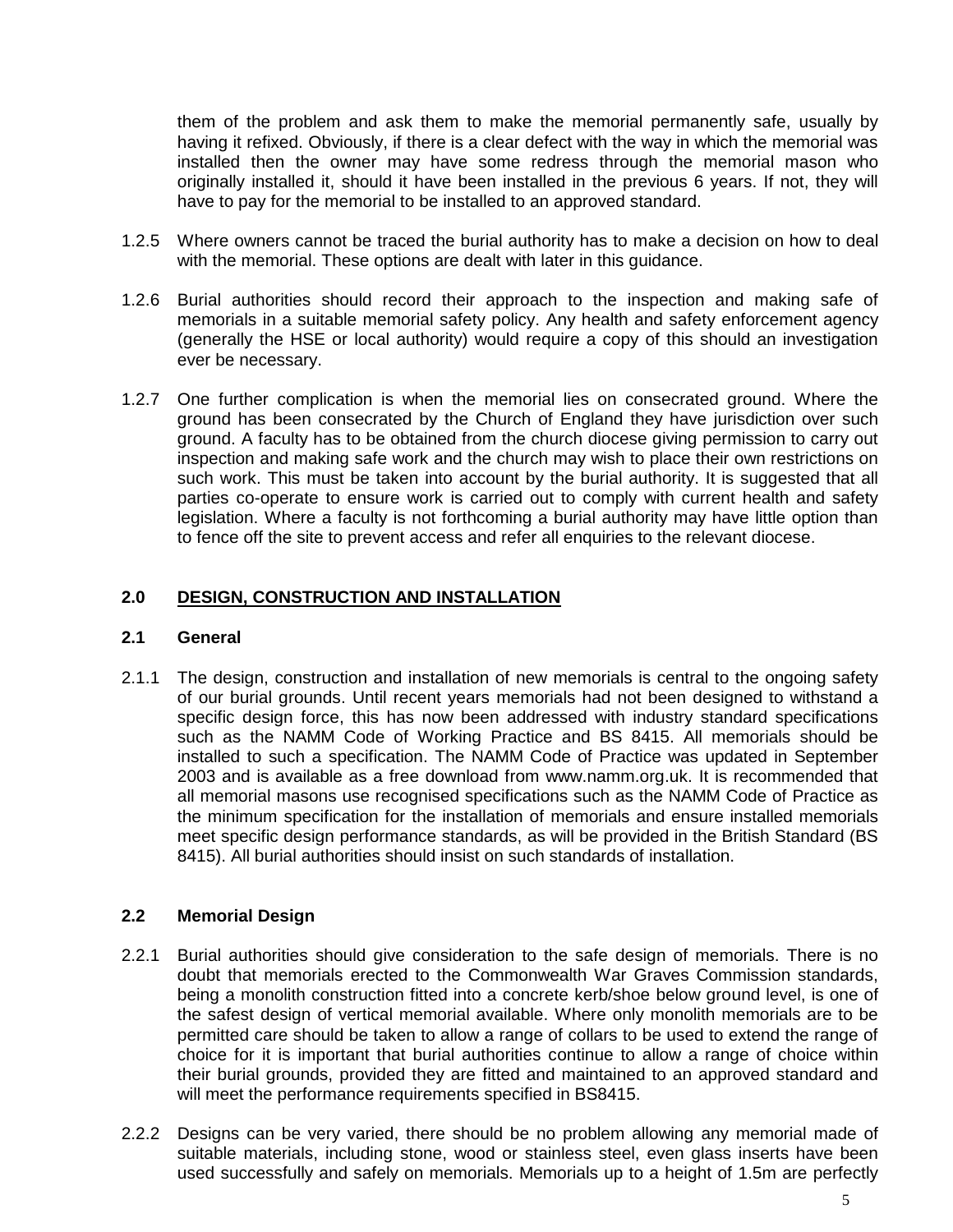acceptable if installed correctly. The main criteria are that these memorials are using inherently safe materials, that they are designed to comply with BS 8415 and that they are installed in such a way that they will remain safe for at least 30 years, provided they are not de-stabilised by a third party.

- 2.2.3 All burial authorities should encourage owners of memorials to have them maintained on a regular basis following installation and should advise all owners that their memorials will be subject to a minimum five-yearly inspection.
- 2.2.4 The provision of such choice combined with the application of management rules and regulations should encourage the bereaved to express themselves through the design of an approved memorial, rather than adding numerous unauthorised memorials to the grave. Memorials that are imposed upon the bereaved due to an extreme response to health and safety requirements are likely to cause long term management problems in the burial ground. It is proven through research that families look for more than a standard template when a close relative has died.

# 2.3 **Memorial Construction and Installation**

- 2.3.1 Burial authorities should insist that memorial masons use an industry recognised standard specification, such as the NAMM Code of Practice, every time a memorial is fixed, or refixed into the burial ground. This will ensure that all new memorials are installed to a suitable standard and any memorials that are removed for any reason, such as a further interment in the grave or for a new inscription, are also re-fixed to a suitably high standard. Wherever possible owners should be advised of the re-fixing of a memorial to improved standards and should be offered the same guarantee as a new memorial. Burial authorities should also obtain testing certificates from the manufacturers/installers to prove that memorials and any component ground anchor and lock-down systems have been designed to meet BS 8415.
- 2.3.2 If jointed memorials are erected, burial authorities should ensure that these joints are guaranteed by masons to withstand the inspection process which will exert a force of 350 Newtons (circa 35kg) against the plate of the memorial. Such joints should be fitted using mechanical bolting/lock down systems or new jointing resins, as prescribed in the NAMM Code. If this joint then fails, although the memorial will remain safe if fixed to the NAMM Code or equivalent, the mason should return and re-fix the joint. Bolting methods provide a mechanical fixing method that creates a compression joint, jointing compounds provide substantial additional strength to the joint, both can be used without any cement. The use of such bolting fixings and resins will ensure that joints will not fail when inspected and will allow memorials to be easily dismantled if so required.
- 2.3.3 All new foundations should be installed on virgin ground that will not be disturbed by future burials as specified in BS 8415. All such foundations should be installed to approved standards as indicated in the NAMM Code of Practice or similar. This will ensure that memorial subsidence on new installations is effectively controlled. Where ground is disturbed then the use of stretcher foundations that will span the disturbed area should be used.

# **2.4 Burial Ground Design Issues**

2.4.1 When designing new burial grounds due attention should be paid to the need to ensure the stability of memorials once memorials are introduced into the burial ground.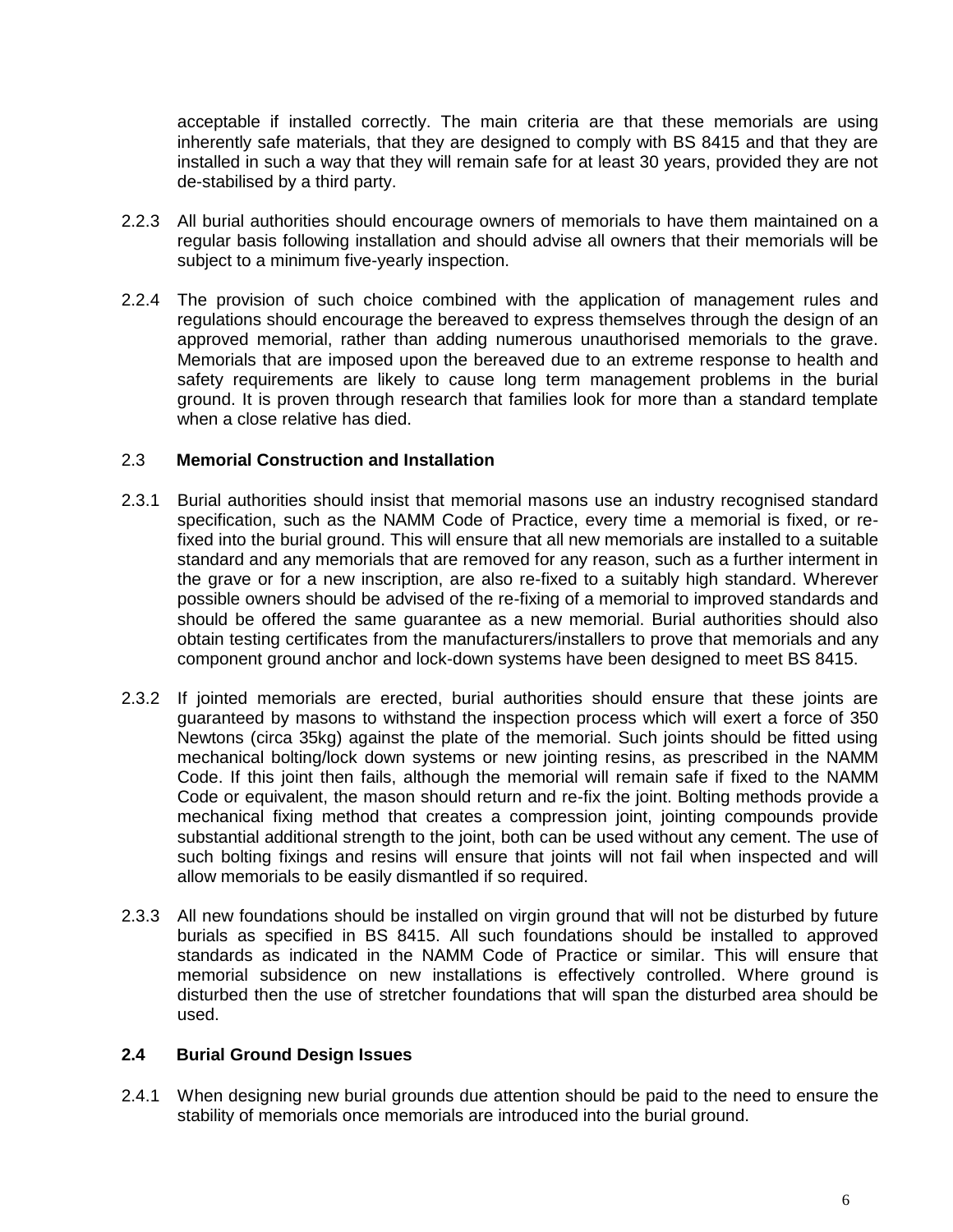- **Lawned sections** 
	- "back to back" memorials are advisable
	- Minimum 900mm wide strip of virgin ground or a raft foundation placed at 6.3m (21") centres.
	- In cohesive ground each grave plot should measure a minimum of 2.7m (9") by 1.2m (4") this should be in addition to the minimum 900mm strip of virgin ground or foundation. Plots should be enlarged if dug in non-cohesive ground and provision should be made to facilitate larger coffins or caskets, extending centres to 1.35m (4"6") or 1.5m (5")
- **Traditional sections** 
	- The same principle should also apply on more individual plots within a traditional section
	- In cohesive ground each plot should measure a minimum of  $2.7m$  (9') by 1.2m (4") in addition to a strip of virgin ground 450mm wide. Plots should be enlarged if dug in non-cohesive ground
- 2.4.2 It is recognised that such grave plot sizes will not always be possible to achieve within existing grounds.
- 2.4.3 It is recommended that the excavation and backfilling of all graves should be carried out by trained staff using a quality specification. Guidance is available in the ICCM Code of Safe Working Practice or similar.

# *Footnote*

*It is recommended that burial authorities consider both lawned sections and traditional sections within new burial ground designs and/or consider allowing memorials up to 1.5m in height. This approach will encourage a wider range of memorialisation. Maintenance costs in traditional sections must be considered, so charges for burial in each section should reflect this. By providing a better*  range of choice, problems with unauthorised memorials will be reduced along with many of the long *term management problems. More importantly this will allow the bereaved to express themselves through the memorial design rather than by the addition of a range of inferior quality unauthorised memorabilia. This improves the service to all burial ground users.*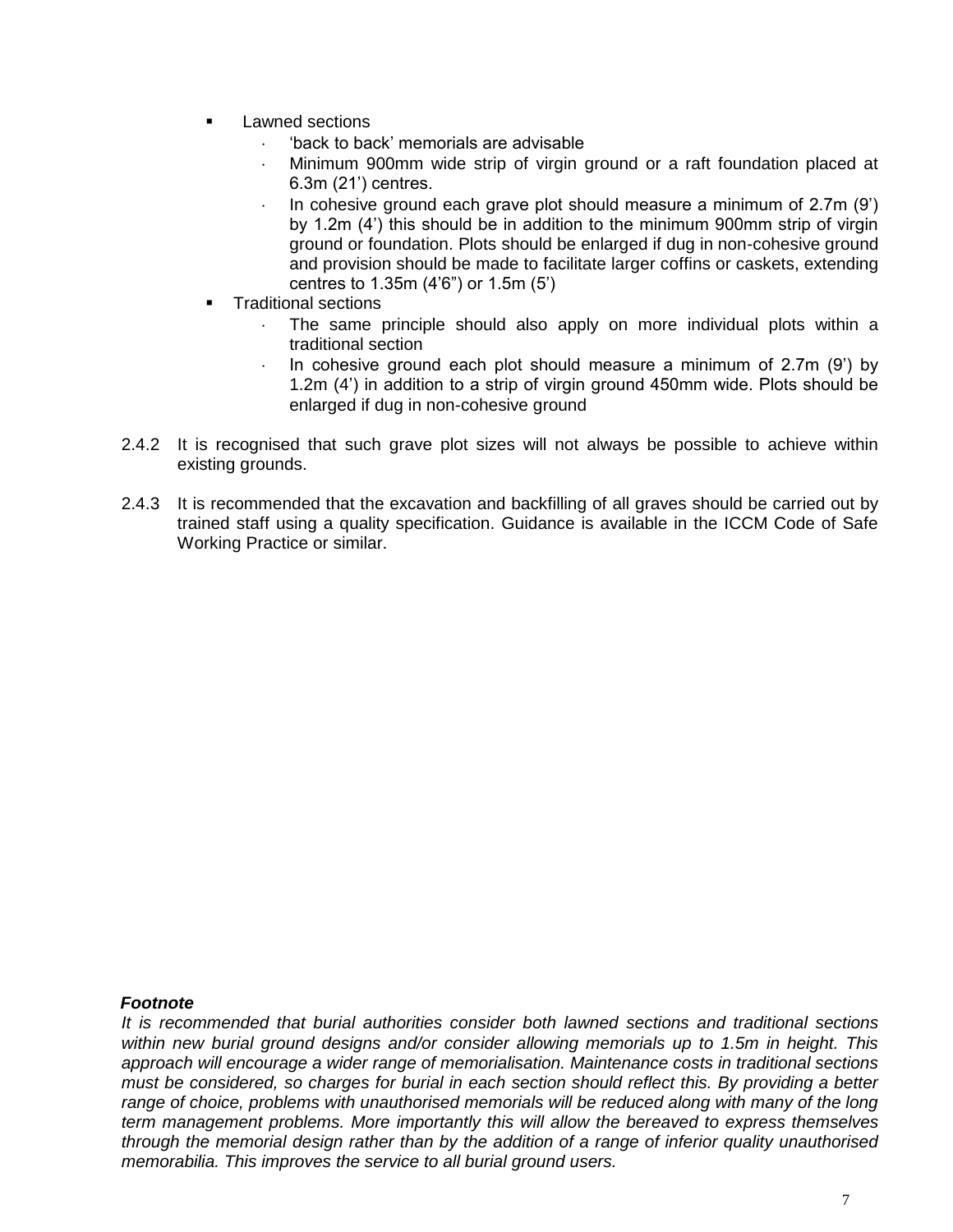# **3.0 INSPECTION AND MAKING SAFE**

# **3.1 General Issues**

- 3.1.1 Many memorials are still unstable and pose a danger to the public, Burial authorities have a duty under Health and Safety legislation to control the dangers that exist in their burial grounds. Burial authorities should already have organised an inspection and make safe programme to ensure these dangers have been removed. The legislation that applies to this area is extensive and varied depending on the location and type of burial authority, however, most burial authorities utilise the latest guidance as the best practice available and current Burial Law Consultation may result in more wide ranging changes to burial legislation. To cover these aspects Appendix 4 deals with legal issues including the health and safety legislation applicable to memorial safety.
- 3.1.2 Many burial authorities still do not have recognised inspection procedures for memorials within their burial grounds. Suitable procedures should be adopted and adapted to local conditions to ensure compliance with Health and Safety legislation. Enforcement action may be considered in line with the Health and Safety Commission's (HSC) Enforcement Policy Statement should burial authorities fail to comply with statutory legislation. See HSE webpage "http://www.hse.gov.uk/enforce/index.htm"
- 3.1.3 Even when burial authorities do have inspection procedures in place they are often not organised in such a way as to enable the easy ongoing monitoring of all memorials. Often the relationship between the quality installation of new memorials, communication with grave owners, cost-effective pricing policies, range of choice and many other issues relating to the overall management of memorials are not considered.
- 3.1.4 The effective management of memorials considers:
	- the treatment of existing memorials
	- the design of new memorials and burial grounds
	- the safe installation and repair of memorials
	- the way in which future memorials should be managed within current legislation
- 3.1.5 The relevant guidance for all the above elements is now contained within this single document
- 3.1.6 It is extremely important that managers of burial grounds consider the advice contained within this document when deciding what their policy will be with regard to memorial safety. Agreement on a particular inspection regime by an enforcement agency will not necessarily mean approval, so compliance with the advice given in this document will provide some protection for the burial authority.

# **3.2 Management Issues**

.

3.2.1 Raising Awareness – Before even starting any memorial inspection programme it is essential that burial authority officers highlight the accidents and deaths that have been occurring in burial grounds throughout the country to those who allocate finances for the authority. It will be important to be able to assess the cost of inspection and making safe and provide an argument for the additional funding that will be required. This may often prove difficult, however, it is important that responsible officers make a case in writing to the senior management, elected members or diocesan representatives, identifying the health and safety requirements and potential penalties if ignored. Further to this it is often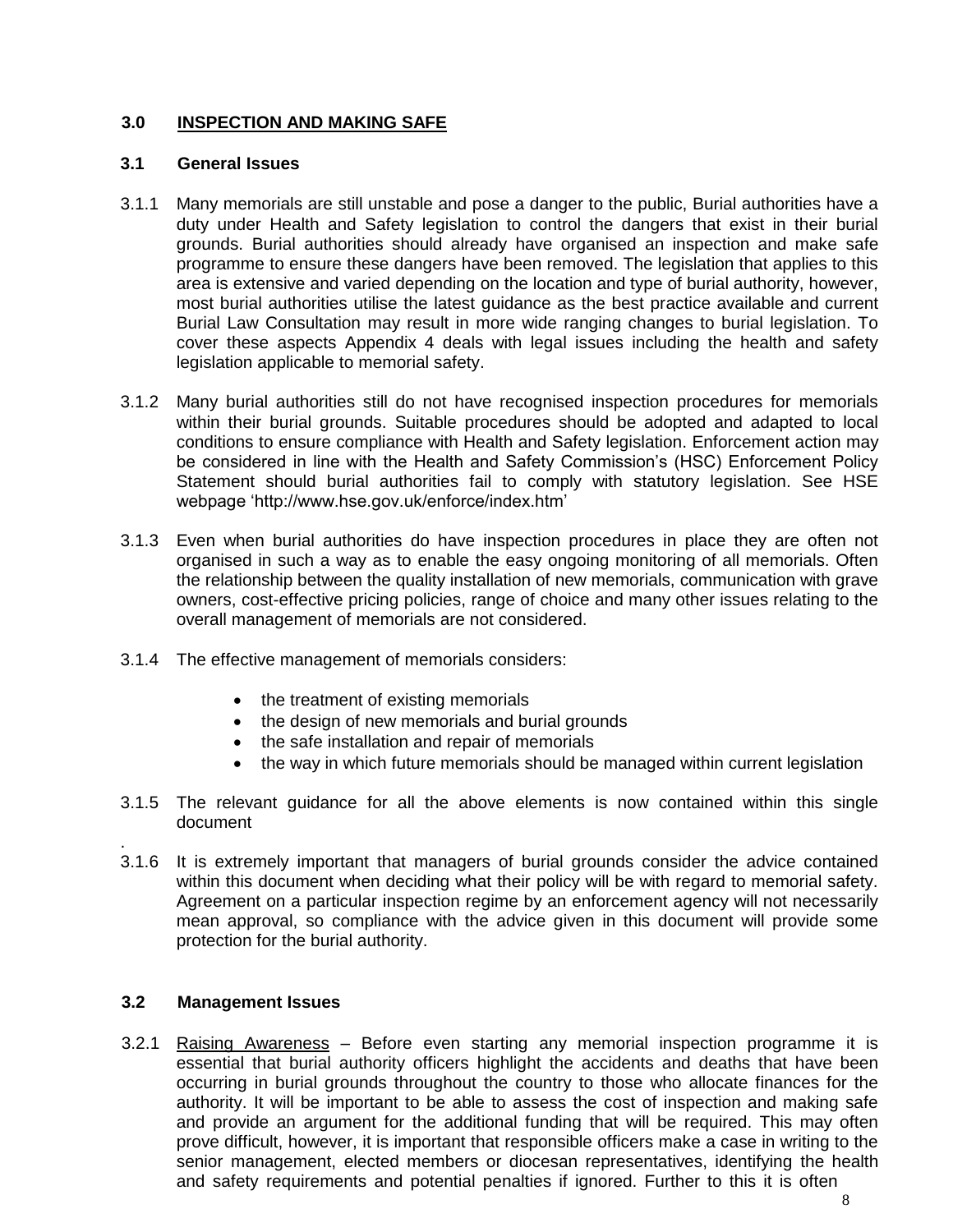useful to show responsible officers /elected members the extent of the problem on a visit to the burial ground.

- 3.2.2 Once responsible officers/elected members are made aware of their responsibilities then steps must be taken to publicise the work that is to be carried out. Press releases, radio appearances, notices in the burial grounds and even workshop sessions in the burial ground where the public can witness the work to be carried out. All these will ensure the public are informed about the work to be carried out and why it needs to be done. The owner of any memorial that fails the inspection should be contacted, if possible, by writing to the last known address, Schedule 3 of the Local Authority Cemeteries Order 1977 provides some guidance on an acceptable process. The notification should be written in a sympathetic manner, however, it should be made clear that inspections have been carried out to nationally agreed standards and that as the memorial has failed the owner is responsible for reinstating it to an approved specification (such as the NAMM Code of Working Practice). Further information regarding consumer protection law and the length of time to be given to have the memorial reinstated can also be given at this time
- 3.2.3 Whilst advising the public of any forthcoming inspection and make safe programme consideration should also be given to an ongoing programme of inspection and any possible refurbishment work for the future. Making the public aware of the ongoing inspection programme and any potential improvement work will ensure public awareness of the whole process.
- 3.2.4 Warning Signs/Notices Warning signs and other publicity alone will not protect the interests of a burial authority, they must be actively working to remove the hazards posed by unstable memorials. Warning signs are a clear acknowledgement that hazards are present and an authority found to be doing nothing to remove such hazards is likely to be found negligent.
- 3.2.5 It is extremely important that once memorials have been found to be unsafe that warning notices are placed on each memorial, or the barrier that may surround each memorial, explaining why any action has been taken and advising owners not to attempt to remove barriers, temporary support systems or try to erect the memorial without using a registered memorial mason.
- 3.2.6 Notifying Grave Owners burial authorities must advise grave owners when memorials are found to be unsafe, although consideration of the practicalities of this process must be considered. This will mean writing to the last known address of the owners of memorials less than 30 years old (see LACO Schedule 3 Para. 4 for detail), in addition to all other publicity. This is an extremely important part of the process, for burial authorities have been severely criticised for not attempting to communicate with owners. There is a danger that if the proper notification process is not followed, including publicity of the process, warning signs and letters to grave owners, then the authority could be accused of maladministration of the process.

# *Footnote*

*Whilst raising awareness cannot guarantee that there will not be complaints about the process it has been proved to reduce the numbers of complaints to a manageable level in most cases. Should complaints be received, experience has shown that the vast majority of unstable memorials are due to a lack of dowelling on construction and installation, or the use of unsuitable foundations.*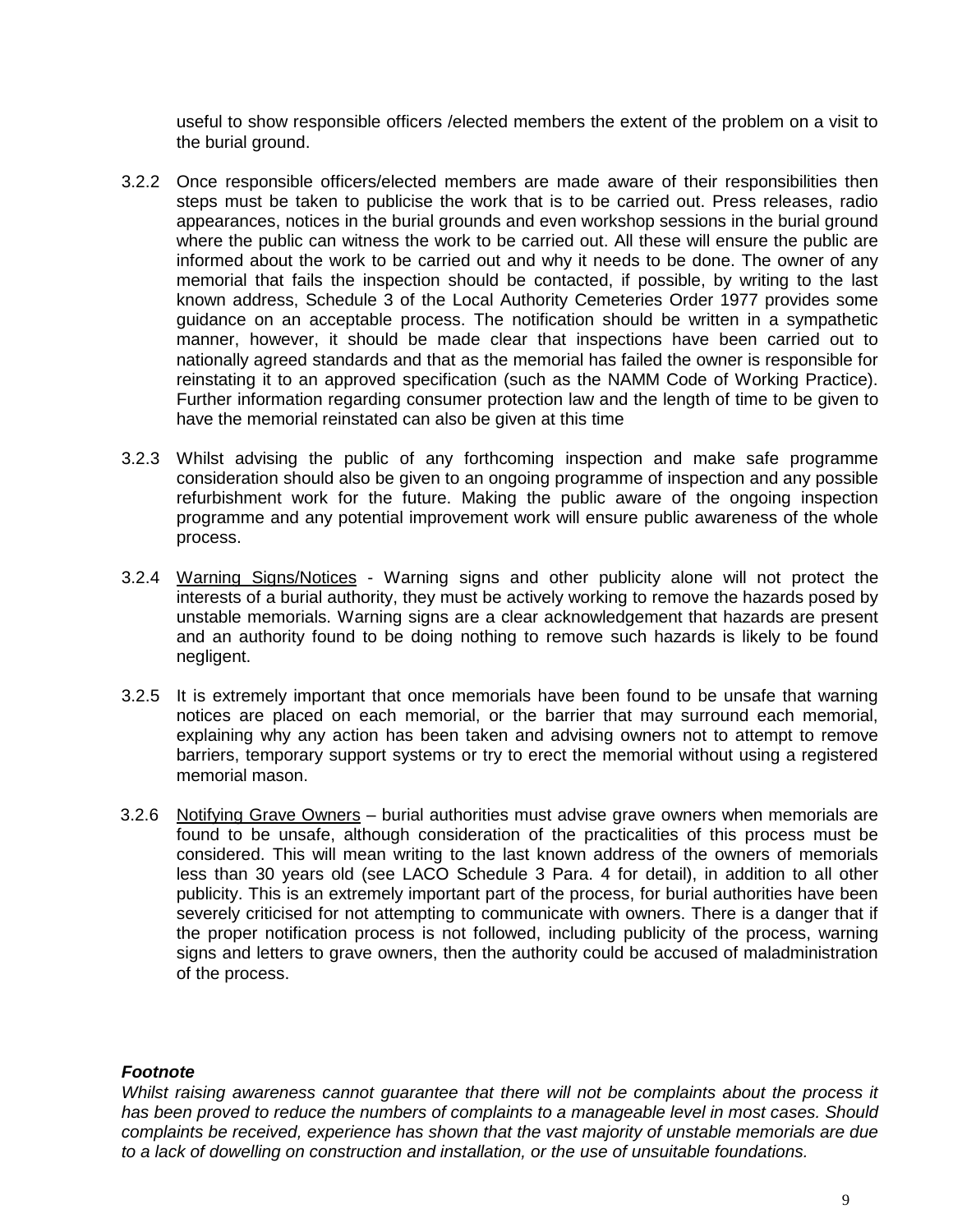- 3.2.7 Training In addition to reading this guidance, it is highly essential that training is provided for persons who will be responsible for the inspection and making safe programme and to any others likely to be involved in the work. This has been reinforced in the Ombudsman"s Special Report on Memorial Safety. Cost effective training and other advice is available from the ICCM and a number of other national organisations. If contractors are to be used they should also be able to evidence training in the process. If you are responsible for a burial ground you are also responsible for ensuring work is carried out to a suitable standard. Evidence of training, of adequate public liability insurance and of suitable risk assessments and safe methods of working are all essential. Should any of the above be ignored and an accident occurs it is likely that the authority could be severely criticised and held financially liable in any subsequent investigation.
- 3.2.8 Risk Assessment Risk assessment has a central role to play in the whole inspection and making safe process. The following issues should be considered at each stage of the process:
	- Deciding where the inspection process will start and how it will proceed A decision is required on where to start the inspection programme and in what order the work is carried out. The following are some of the areas to be considered as part of the risk assessment (for further detail refer to Appendix 7):
		- *Identify hazards and their potential to cause harm* consider the age, size deterioration, etc. of memorials
		- *Numbers of visitors* consider the numbers of visitors and the effect this has on the likelihood of accident
		- *Vicinity to main roads and paths* consider the busiest areas of pedestrian traffic, usually in and around main roads and footways
		- *Ground conditions* consider whether ground conditions will affect the stability of a memorial
		- *Topography* consider whether sloping ground could affect the stability of a memorial
	- Deciding on the most suitable means of making safe and ensuring that this is proportional to the potential risk:
		- *Identify hazards and their potential to cause harm (large memorials)* large memorials can kill and if they are unstable immediate action should be taken to remove the risk if at all possible by setting into the ground, repairing the memorial or by laying flat,. Cordoning and plastic barriers may be inappropriate and a more substantial barrier, to standards indicated in HSE:HSG 151 – Protecting the Public, should be considered should the memorial not be able to be permanently made safe. Temporary support systems can be acceptable if properly constructed and if an inspection process is set up to ensure they remain safe. These should only be used for a limited period until the memorial can be permanently made safe.
		- *Identify hazards and their potential to cause harm (lawn type memorials)* consideration should be given to the fact that these smaller memorials tend to result in less serious injuries and, particularly if the memorials are back to back, then they are less likely to fall in such a way as to result in a major injury. In addition to this the owners of lawn type memorials, as they are predominantly the newer memorials in a burial ground, are more likely to be able to be contacted. Actions such as simply placing notices on "back to back" type memorials and barrier fencing individual graves or even whole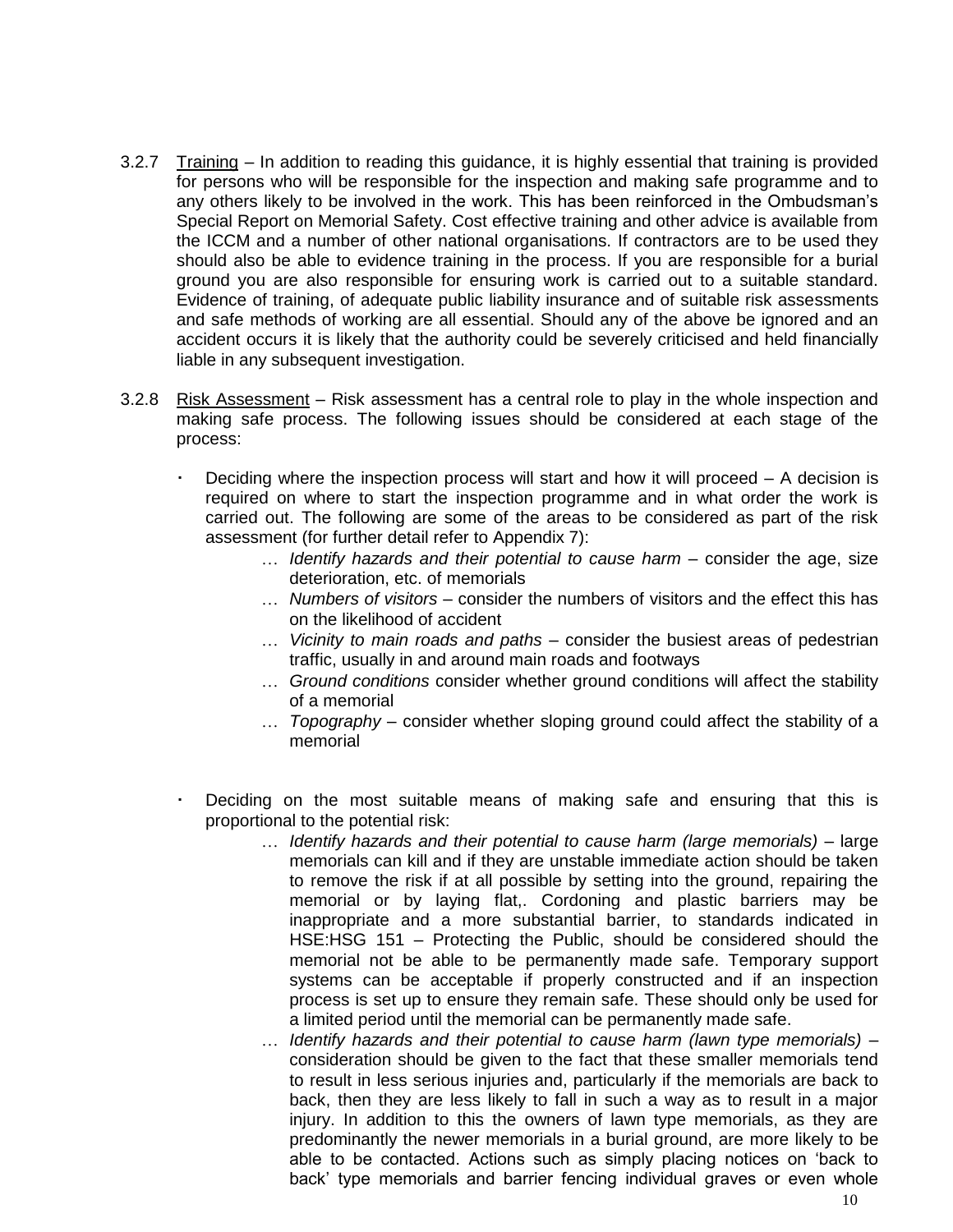sections, dependant on the number of failures, may be considered by the authority to be an appropriate way of managing the risk. In addition to physical action each memorial should have a notice placed upon it as indicated previously in paragraph 3.2.5. This type of action may be deemed both appropriate for the control of the risk and sensitive to bereaved families.

- *Identify hazards and their potential to cause harm (how unstable are the memorials)* – as memorials are inspected it will become obvious that some are inherently more unstable than others due to a variety of reasons. Where memorials are extremely unstable and could fall when the lightest force is placed against them then consideration should be given to removing the hazard by making the memorial safe in some way. This would be true of any memorial, but it should be remembered that the larger memorials are more likely to kill someone if they do fall and, therefore, the hazard is greater.
- Assessing the risk to employees carrying out any inspection or making safe work on memorials:
	- Assess the range and extent of hazards this will include such issues as the size of memorials, the likely stability/instability of memorials, ground conditions including presence of unstable vaults, kerbs etc., risks of falling masonry, lone working, topography, means of making safe, accessibility and many other issues specific to the burial authority's own burial grounds.
	- Examine how these risks can be managed in such a way that they are significantly reduced including the use of lifting plant or equipment, methods of working that are safe, protective clothing that must be worn etc.
	- The above should result in appropriate risk assessments and safe methods of working to be followed by staff working within the burial grounds. These should also be required of any contractors, funeral directors, memorial masons or other parties who work within the authority's burial grounds.
	- Burial authorities should be aware of the range of their own staff, or contracting staff, who work in the burial grounds. Memorial safety risk assessments will need to be carried out for teams working on memorial safety work, gravedigging work and grounds maintenance work. Staff working on all these areas will need to be able to assess memorial safety and take appropriate action if dangerous memorials are identified. The actions each team are able to take may be different due to the range of equipment that may, or may not, be available to them.
	- ... Should memorials be routinely removed from graves to allow burial?

The above risk assessment information is for guidance purposes only, lists are not to be considered all-inclusive but indicative of the types of risks that should be considered. Further guidance should be sought from officers/consultants that normally provide health and safety advice for the burial authority.

3.2.9 Inspection and Making Safe Work – the authority will need to consider how the necessary work will be undertaken. It should be remembered that the inspection work must be coordinated with the making safe of memorials. Once identified as dangerous, immediate action must be taken to reduce the risk, whether that be to make the memorial permanently safe by setting it into the ground or laying it down or whether it is temporarily made safe with some sort of support system or whether access is restricted by the use of barrier fencing. The inspection process should be managed in such a way as not to allow it to progress too far in advance of the making safe work, or delay the continuing inspection process.

Consideration must also be given to the range of personnel who may be identifying a dangerous memorial. It may be that a memorial safety team identifies the majority of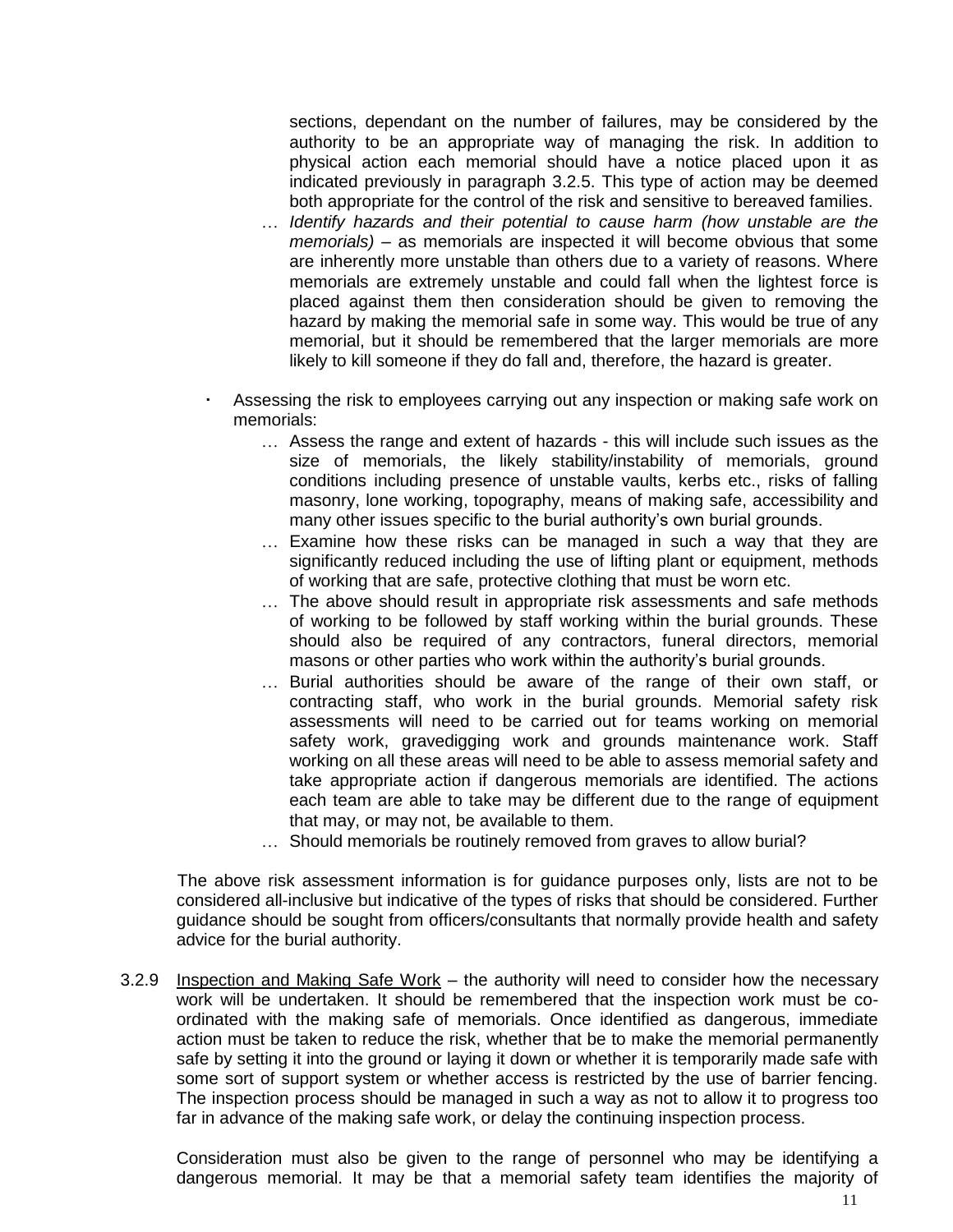memorials, however, gravediggers should be inspecting memorials before beginning their excavation. Grounds maintenance staff may also identify dangerous memorials. It is essential that consideration is given to how such staff may need to make memorials safe for the excavation and the funeral to proceed. This will include how such memorials will be reported back to the burial ground office to ensure they are properly recorded and dealt with.

If an authority is to use a contractor for this work they will have to firstly ensure that the contractor is not engaged on inspection works only, as they may be identifying dangerous memorials that the authority are not equipped to make safe. The contractor must supply the burial authority with risk assessments and safe methods of working and the authority must consider whether the Construction (Design and Management) Regulations 1994 (CDM Regs.) apply. Advice from the HSE is that these regulations will not normally apply to inspection, erecting or dismantling of memorials other than those of sufficient size to fall within the definition of a structure in the Regulations, in which case further guidance will be required.

The means of making safe a memorial can also have a significant impact on the progress of the work. Temporary support systems will result in the delay of the primary inspection as time and resource has to be spent on the regular re-inspection of the "make-safes" to ensure they remain safe. Repair of memorials will result in a considerable amount of time and resource being spent on the repairs rather than being invested in the making safe of other potentially dangerous memorials. It is recommended that burial authorities concentrate on the initial inspection and making safe of memorials in such a way that they will be able to demonstrate a co-ordinated inspection and "make-safe" programme that is not unduly delayed by re-inspection or repair works

- 3.2.10 Prior to the start of an inspection it is clear that all of the above should be considered, however, there are also a range of other issues to take into consideration:
	- Inspections on consecrated ground the church diocese should be informed at the same time as the public or earlier, advising them of the work that is required. It is likely that a faculty will be required, (this should be considered in conjunction any relevant ecclesiastical law). Where it is the church that is responsible for the inspection and make safe work, they will also be required to obtain a faculty to undertake the work. Work should be carried out in accordance with current health and safety legislation and should abide by the guidance issued in this document. Where a faculty is required attempts should be made to ensure the life of the faculty is a minimum of five years, to match the recommended five-yearly inspection process.
	- Heritage value some burial authorities may have a listed building on the site, or even have listed memorials. In such circumstances all memorials on the site may be covered by the same order. Approaches should be made to the local Planning Authority to obtain guidance on the extent of the listing. If the site is covered English Heritage may be interested and should be advised of the work being carried out (in certain cases if work results in the damage to a listed memorial it could be considered to be criminal damage). Where a particular memorial is listed consideration should be given to having a structural engineer inspect the memorial, possibly one supplied by English Heritage. Even when memorials are not listed consideration should be given to the heritage value of memorials and care taken in the inspection and making safe process. Consideration should be given to maintaining photographic records of memorials that need to be dismantled to make them safe, as smaller parts can become "portable" in the process and may be subject to theft. In some cases where inscriptions are of particular note it may also be beneficial to maintain a record, particularly if they exist on stones that are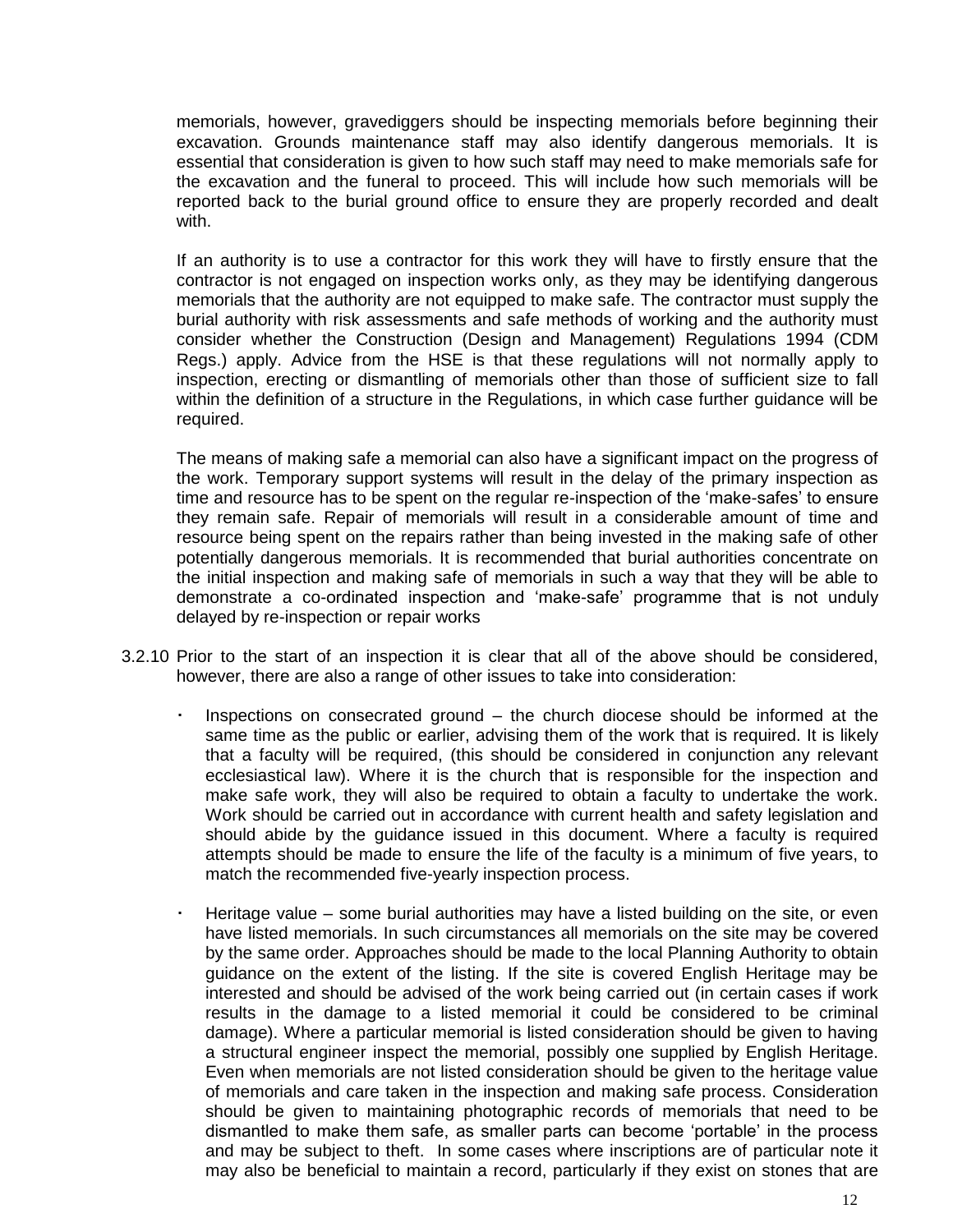subject to weathering. Once a burial ground has been made safe, then there will be a benefit to the community if it could be used as an educational resource with heritage and conservation trails developed where appropriate.

- Aesthetics the general aesthetics of the site and the reaction of the public should be considered when deciding what action to take in respect dangerous memorials if large numbers of memorials are laid flat..
- Maintenance laying memorials down in areas where no kerbs exist will make maintenance considerably more difficult, it may also significantly add to the number of trip hazards present. This should be considered as it may also result in higher costs or lower standards of maintenance. Alternative methods should be considered in such circumstances, such as setting memorials into the ground.
- 3.2.11 Only once all the above issues have been assessed can consideration be given to starting the inspection and making safe of memorials. A management of memorials flow chart, dealing with all the above issues, is attached to this guidance as Appendix 1.

# **3.3 The Inspection Process**

- 3.3.1 There is a huge range of memorials in most burial grounds ranging from the very small memorials to huge elaborate mausoleums. There is no single method of inspection, however, there is a methodology that should be followed to build in a large degree of consistency into the process. The basic principles of this method are as follows and should only be used by personnel that have received suitable training in accordance with this guidance. All memorials should receive:
	- a visual inspection
	- a physical hand test for memorials up to 2.5 metres
	- a confirmatory mechanical force measuring test using suitably calibrated force measuring equipment for all memorials up to, but not exceeding1.5 metres.

The following methodology should be followed for each phase of the inspection:

All memorials - All memorials in the burial ground should be visually assessed as part of the overall risk assessment process. Memorials should be assessed bearing in mind the following issues:

- Are joints intact?
- Are kerbs etc breaking apart?
- $\cdot$  Is the memorial leaning?
- Are the foundations (where evident) intact?
- What are the ground conditions like?
- $\cdot$  Is it a hard or a soft stone?
- $\cdot$  Intrusion of vegetation?
- Are faults or cracks present?

All of the above indicate potential dangers with the memorial and is an effective means of assessing a memorial prior to any physical inspection in order to identify the potential risks. In addition to this memorials larger than 2.5 metres can be assessed to identify the urgency of a further inspection that would need to be undertaken by a structural engineer.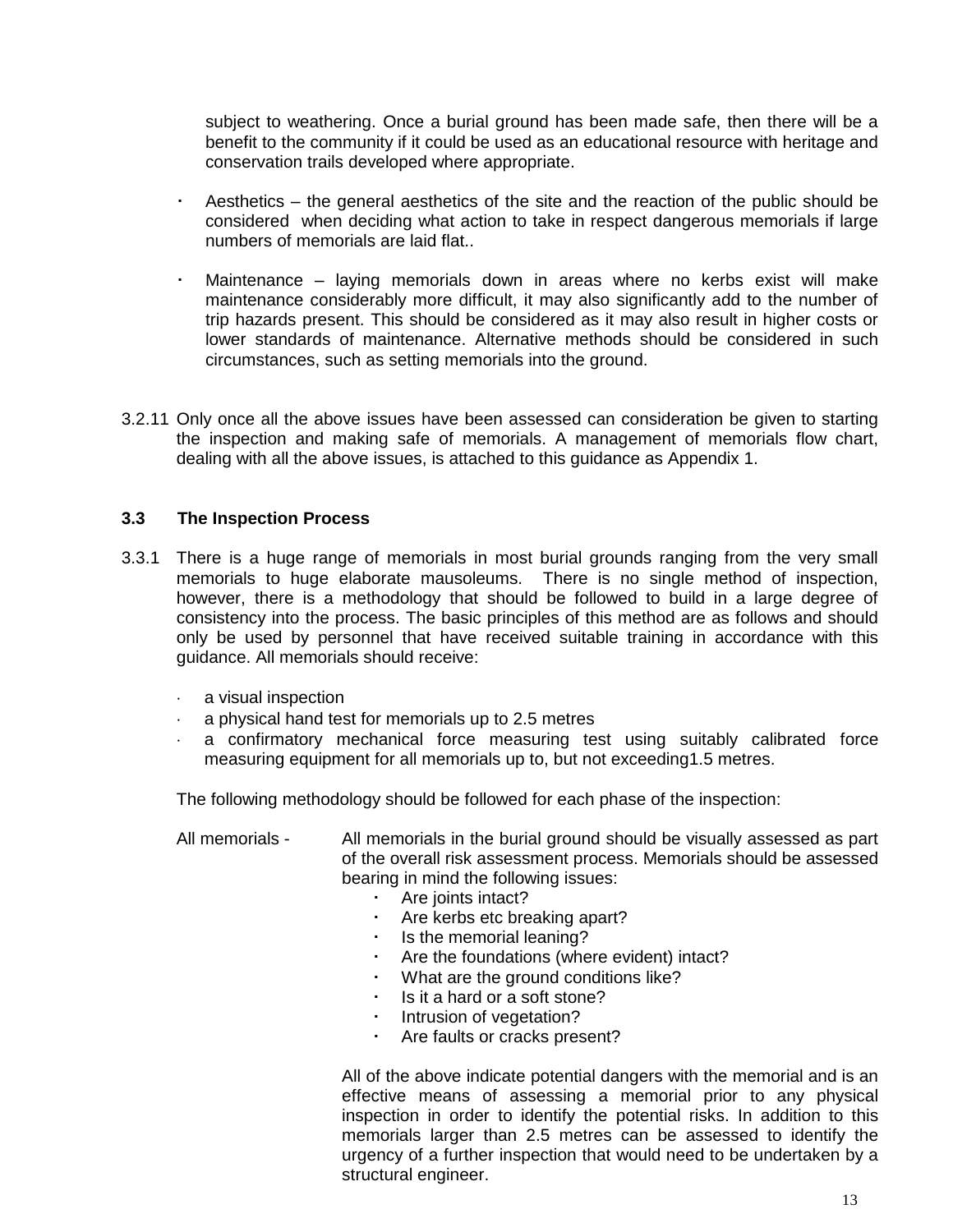- Memorials up to 2.5 m The physical hand test is the gradual build up of a force at the apex of the memorial or as high up the memorial as can comfortably be reached by the operative, to a force of approximately 350 Newtons (circa 35kg). Training in this method is essential and should include the use of force measuring equipment to ensure the operative builds a "muscle memory" of the effort it takes to exert a force of 350 Newtons (circa 35kg). This will ensure that operatives achieve a reasonably consistent application of the physical hand test. Auditing arrangements must also be built into this process to ensure the inspector"s application of the test is properly monitored to further support the consistency of the process. The physical hand test shall only take place **following** a visual inspection.
- Memorials up to 1.5 m It is recommended that, in addition to the visual and the hand test, force measuring equipment be used as a final confirmatory test on memorials up to 1.5m, **following** the initial testing, i.e. the visual and hand tests. This should be used to provide a definitive force applied to the memorial and to further confirm the consistency of the inspector"s initial tests on such memorials. In addition to the testing of memorials burial authorities may wish to record the failure force on memorials that have failed, thus providing evidence to any potential complainant. Force testing equipment should not be used on listed memorials or

memorials considered to be of historic value without first contacting English Heritage. Memorials below 500mm in height are difficult to inspect using force measuring equipment and are less likely to cause injury. A risk assessment should be carried out on memorials below 500mm to assess whether there would be any real benefit in applying a force of 350 Newtons to the memorial.

(Force measuring equipment should always be used in accordance with manufacturer's instructions).

- 3.3.2 The inspection process is carried out in two distinctive phases. The first phase of the inspection process is the initial inspection. The initial inspection is aimed at obtaining the necessary information that is critical to identifying the safety of the memorial and, therefore, whether the memorial is an immediate danger to the public.
- **3.3.3** To identify an immediate danger it must first be defined what is meant by an "immediate danger". **A memorial that is an "immediate danger" to the public is one that fails the testing procedure and will not withstand a force approximating 350 Newtons (circa 35kg). The memorial only fails if, as a result of the continuing application of 350 Newtons (circa 35kg) or less, the memorial would continue to move and eventually fall to the ground.**
- **3.3.4** The initial inspection gathers simple facts that address whether the memorials pose an "immediate danger" to the public. The details of which elements need to be recorded are contained in 3.4 below, "Inspection Records". Burial authorities should be aware that it would be reasonable to carry out the initial inspection over a number of years, particularly where the authority has a high number of burial grounds and memorials to inspect. The obligation to maintain safe sites has been in place since the Health and Safety at Work Act 1974 and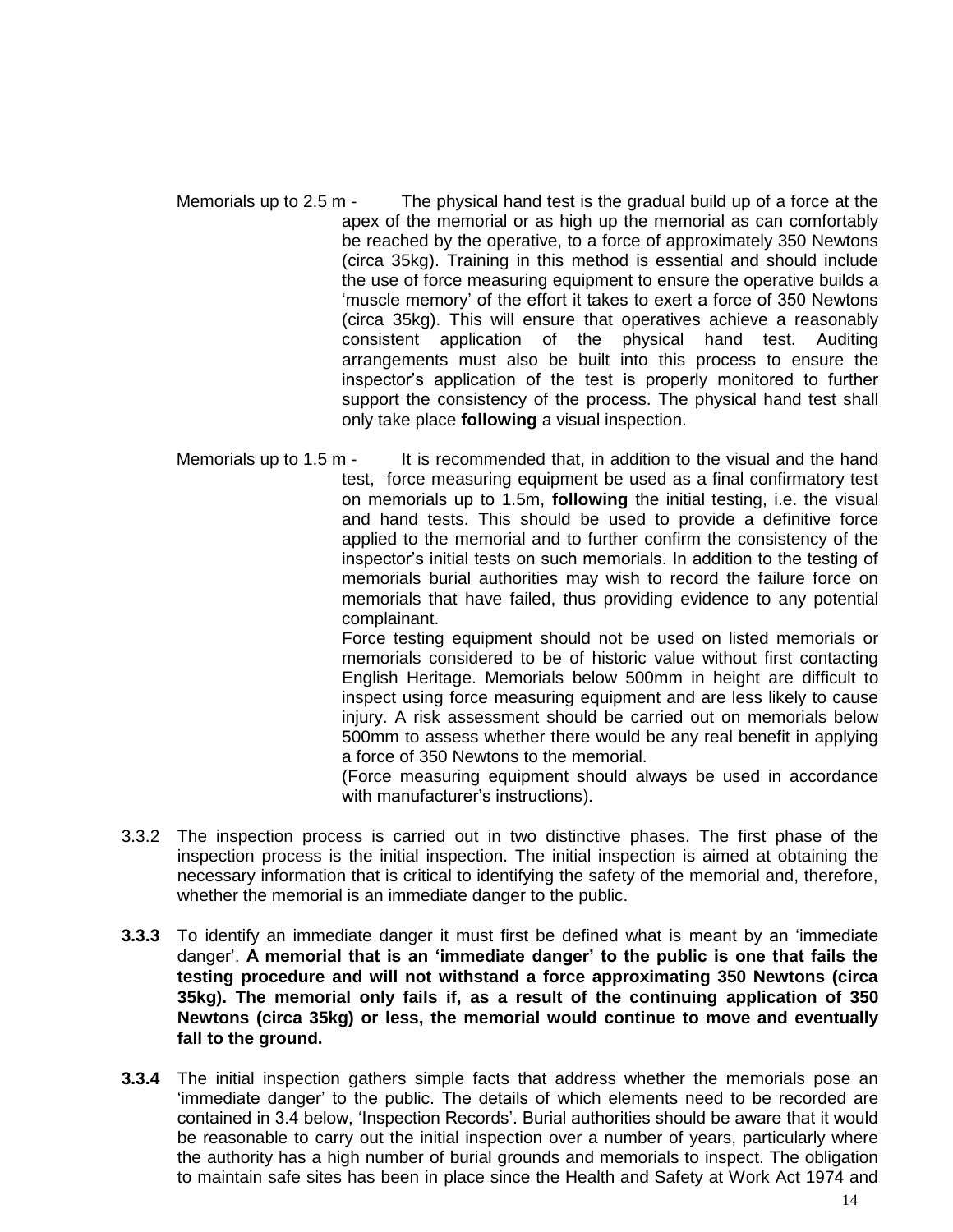advice on the inspection of memorials has been available since 2000. Anyone inspecting the safety of the site would now expect to see considerable progress made on the initial inspection and any burial authorities who may be only considering starting the process **should be looking to complete their initial inspection work within 12 to 18 months.** 

- 3.3.5 Once the initial inspection is complete then burial authorities can move on to the ongoing inspection programme. All memorials should be inspected at least every five years. Following the initial inspection there will be a high number of re-inspections that need to be undertaken to comply with the burial authority"s programme and to ensure further deterioration is not taking place. On this second phase much fuller details of each memorial can be taken. Detail of the extent of the type of information that can be gathered is identified below in 3.4, 'Inspection Records'. Each authority must determine the amount of information required dependant on the type of burial grounds they are responsible for, the resources available to them and the level of service being provided.
- 3.3.6 **Burial authorities with limited funding should consider partnership working with larger authorities or with groups of small burial authorities.** This will spread the costs of the process and allow burial authorities to comply with health and safety legislation. Larger burial authorities may have equipment and trained staff they are able to hire at a cost effective fee or may even offer a free loan of some equipment.
- 3.3.7 Where a larger authority is unable to help then a number of smaller authorities can pool their resources to spread the cost of expensive resources. Groups of parish councils are already beginning to take advantage of group training for a very cost effective fee. Schemes are also now available where some of the national organisations will train trainers in memorial safety. Such trainers can then pass their knowledge throughout a larger group at a very minimal cost. This would work within a diocese for instance where a trainer could train wardens in parishes throughout the diocese.

# **3.4 Inspection Records**

- 3.4.1 Every memorial must be inspected and a record maintained of the inspection. The initial inspection to identify the immediate dangers to the public does not exempt the authority from maintaining a record of every memorial inspected.
- 3.4.2 The results of the initial inspection will inform the following inspections so should be as complete as possible. The essential information required for the initial inspection is as follows:
	- Plot Section and Number
	- Name of deceased normally this will be the name of the first interred
	- Size of memorial Full details are not required at this stage, fuller details of size can be taken on the ongoing inspection. Simply identifying one of three sizes would be acceptable
		- Below 1 metre therefore less of a hazard as it is less likely to be the cause of a fatal accident
		- **Between 1 metre and 2.5 metres posing a greater hazard as these** memorials are more likely to cause fatal injuries
		- Over 2.5 metres likely to be unable to be physically inspected and requiring the attention of a structural engineer.

(level of hazard then needs to be risk assessed against all the other factors identified in 3.1.8 above)

Type of memorial - headstone, cross etc. This helps identify the memorial if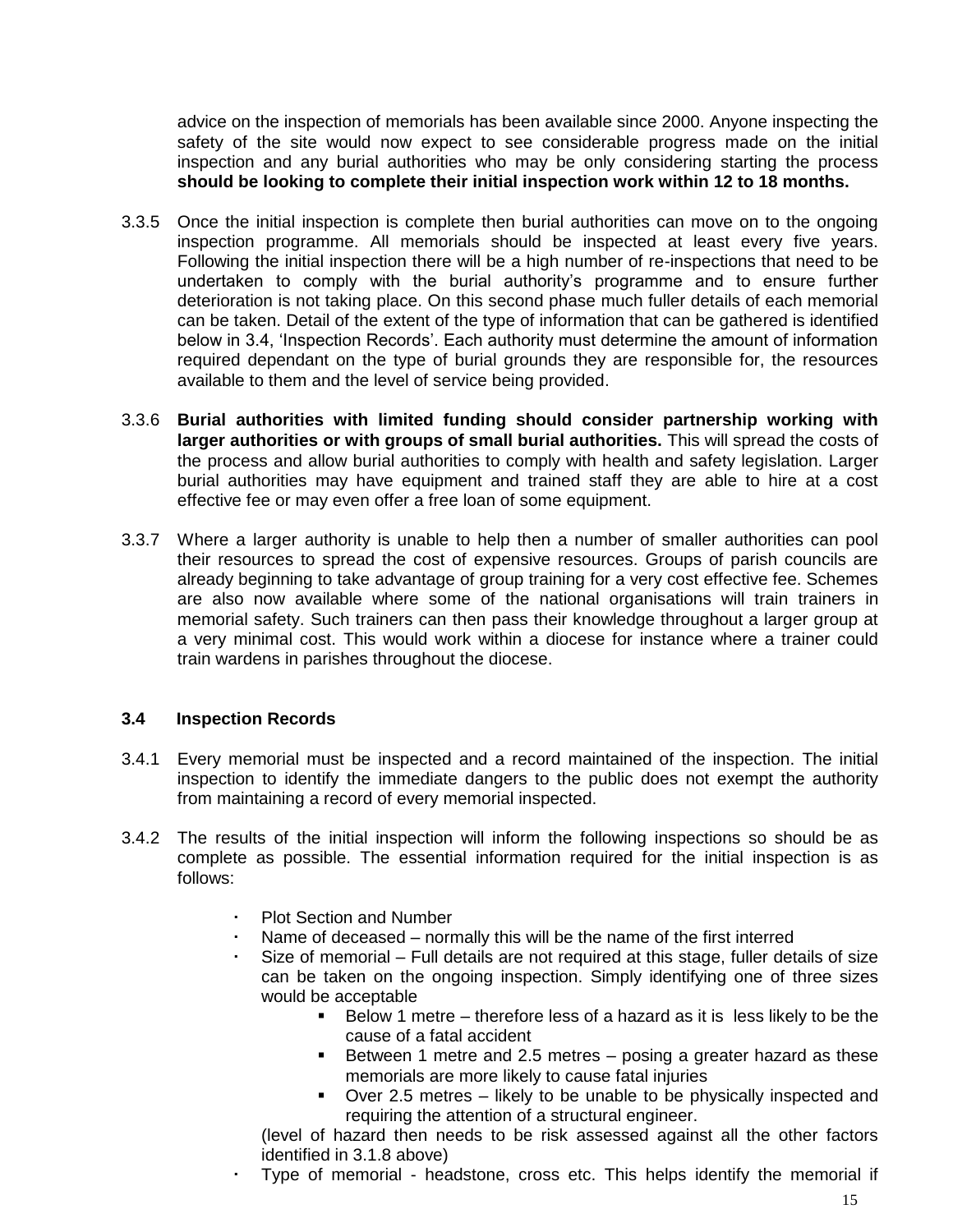plans are not of a high standard

- Headstone material This will not require the inspector to be an expert on different types of stone. The element critical to a stone"s potential safety or otherwise is whether it is a hard or a soft stone. This differentiation is sufficient for the initial inspection. Fuller details can be taken on the ongoing inspection.
- A number of elements need to be identified in order to assess the memorials condition:
	- **F** Are there any cracks in the memorial?
	- **IF** Is the memorial leaning?
	- **Are the joints intact?**
	- Is the memorial rocking?

(a simple pass or fail is required for each of these on the initial inspection, fuller details can be gathered on the ongoing inspection process)

- Comment on what action is required for the memorial inspected This may be the immediate action required such as the cordoning or fencing off of a memorial and the action required in the future to make the memorial permanently safe, such as laying it flat, repairing it or setting it into the ground.
- Priority of action It is recommended that there be three simple classifications of the priority of action. This ensures records are easily maintained and will, therefore be properly utilised. The priorities suggested are :
	- **Priority 1 (red) Immediate action is required to make the memorial** safe or to stop the public accessing the memorial. This could be the permanent removal of the hazard or the temporary making safe of the hazard.
	- **Priority 2 (amber) The memorial is not an immediate danger to the** public but is not fully stable and will, therefore, need to be monitored every 12 months to assess any further deterioration of the memorial.
	- Priority 3 (green) The memorial is perfectly stable and will only need to be inspected in 5 years time.

(further priorities can be added by burial authorities but it should be noted that this will complicate the record keeping and there should be good local reasons for adding priorities to the above list)

- Failure force useful as evidence should there be a complaint about the amount of force used to test memorials.
- Digital Image this could be maintained for two reasons and only where required. Firstly, this provides the authority with evidence of any failure and secondly, if a memorial is to be dismantled in any way then an image of its original construction is beneficial from a heritage viewpoint. Once it has been dismantled then parts become portable.
- Name of inspector This is important so that the consistency of the inspection can be monitored and the inspectors assessed on an ongoing basis. All inspection work should be subject to a percentage audit to maintain the consistency of the process. Any inspectors identified as not achieving an acceptable standard of inspection will then be identified for further training. All audits should be properly documented, a counter signature in the margin of the inspection sheet would be sufficient.
- Date of inspection This sets the benchmark for future inspections, whether annual or five-yearly
- 3.4.3 Further information can be gathered on the initial inspection, dependant on the type of burial ground, or even which section within the site is being considered. Some examples of these are as follows:
	- Mason useful in new sections where masons names or references exist on memorials. Allows the identification of failure rates apportioned to each mason.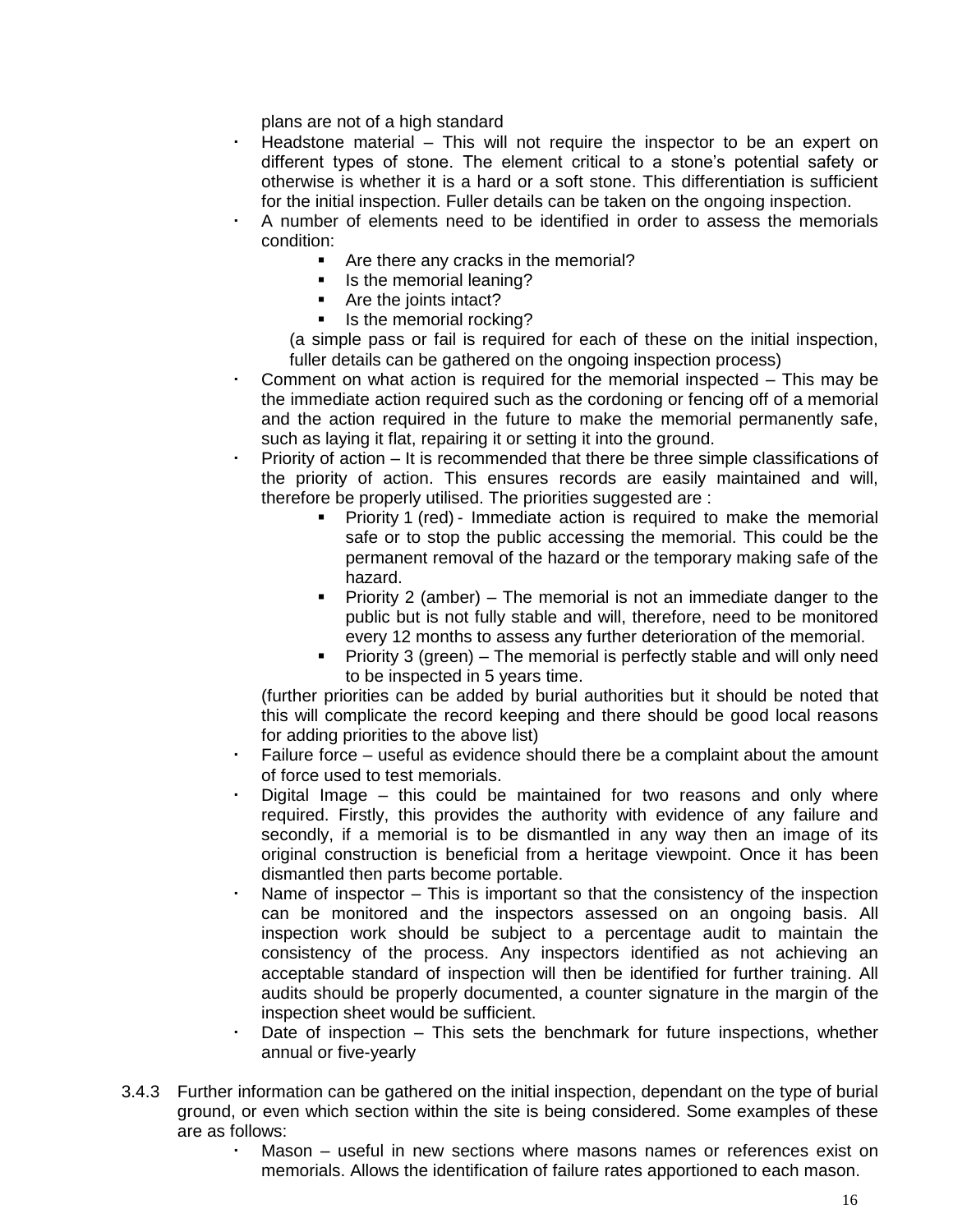- Ground conditions may be useful when used with a sub-code on very complex kerbed and vaulted areas where multiples of ground works may be necessary to make the area safe. May also relate to areas of very soft ground or ground liable to subsidence.
- Vandalism useful in burial grounds where the effects of vandalism need to be monitored
- Weathering may be useful where soft stone memorials utilised in exposed areas
- Complete is the memorial complete? Useful on listed sites or sites of significant heritage value where this information may be important.
- 3.4.4 Attached, as Appendix 2, is a flow chart indicating the essential elements of an initial inspection. This inspection is geared to identifying the critical elements that will clearly identify dangerous memorials.
- 3.4.5 In all cases the inspection should be recorded on an inspection sheet, either electronically or manually. A copy of a typical initial inspection sheet is attached as Appendix 3, with the essential criteria shaded. Other non-shaded criteria equate to some of the optional information detailed above.
- 3.4.6 Some care should be taken dependant on the results of the inspection. It is easy to apply a consistent rule and ignore additional risks. Risk assessment is central to all memorial safety work, this includes the allocation of priorities to memorials. If large numbers of memorials have been found to be unsafe in any particular section and there is an underlying concern that, for instance, dowels have not been used on such memorials, then there is reason to place even memorials that are considered as entirely safe, on an annual inspection.
- 3.4.7 Of course a great deal of information can be gathered on the memorial once the ongoing inspection commences. Burial authorities should aim to complete the inspection of 20% of the total number of memorials each year, in addition to all of the priority 2 annual inspections. A great deal of more detailed information can be gathered on the ongoing inspections should the burial authority so wish.
- 3.4.8 The maintenance of electronic records is recommended to simplify the maintenance of reinspection records and allow such records to be manipulated as required by grouping records in different ways, e.g. by masons in alphabetical order, or by priority action order.

# **4.0 MANAGEMENT AND ADMINISTRATION OF MEMORIAL SAFETY**

# **4.1 Memorial Rights, Guarantees and Insurances**

- 4.1.1 Where a grave deed is issued, most burial authorities within the UK issue one single deed for a grave. This deed is normally the exclusive right of burial giving the owner the exclusive right of burial in the grave **and** generally implying the right to erect a memorial.
- 4.1.2 The majority of English/Welsh burial authorities issue their rights for a 50 75 year period. Many town and parish councils issue them for as long as 100 years. Scottish and Northern Irish authorities still issue their rights in perpetuity, whilst churches generally often do not sell the exclusive right of burial. Very few burial authorities have any maintenance clauses referring to the inspection of memorials. This is an unsatisfactory situation given that the longest possible guarantee of safety likely to be given by the memorial masons is 30 years and most are only willing to give 10 years, however there is now a guarantee of conformity available but even this does not ensure stability of the memorial outside of 30 years. If the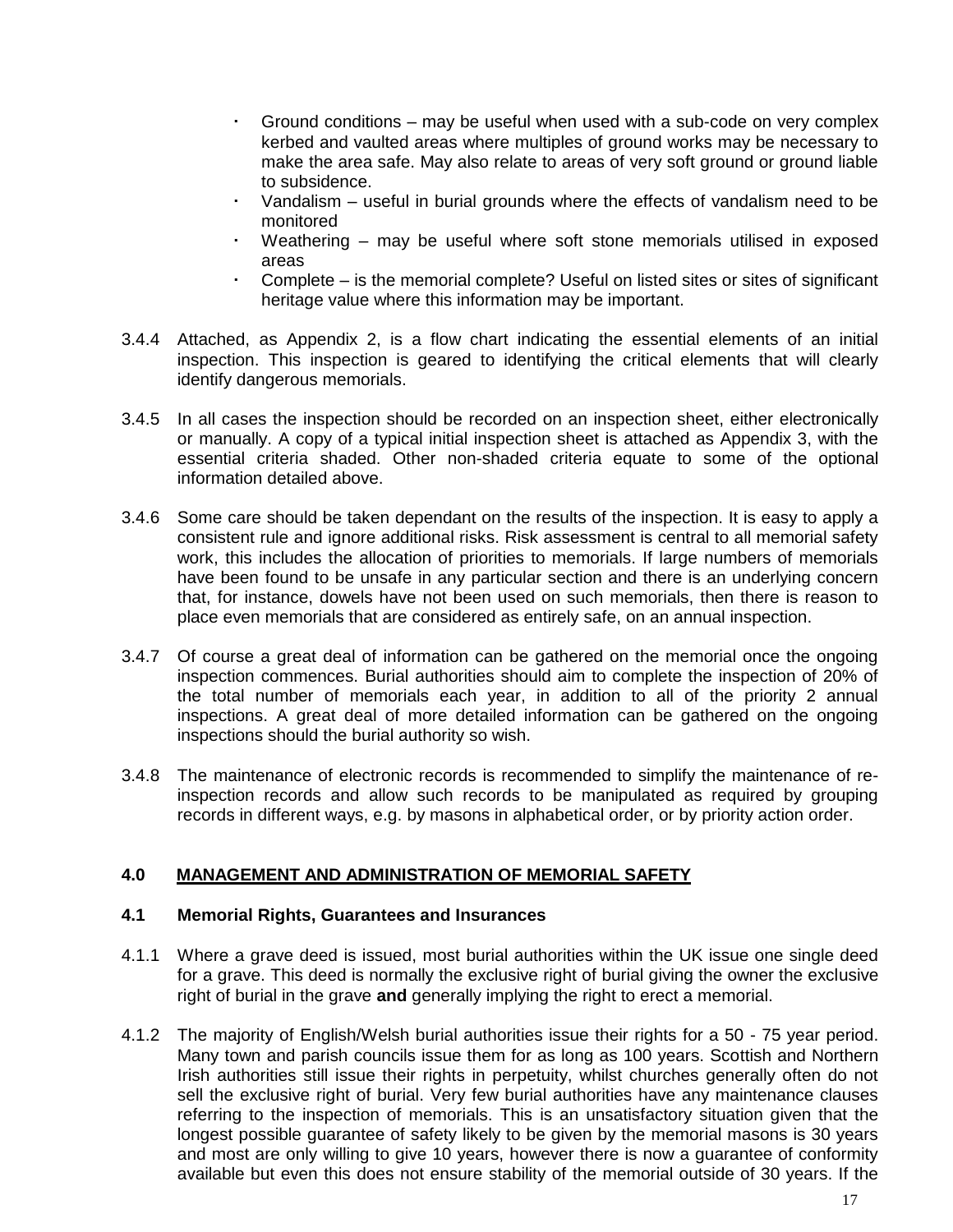person who erected the memorial is unable to guarantee its safety for any longer, and there is no ongoing maintenance programme, then it is unreasonable for the burial authority to be expected to accept the potential liability for that memorial should they be unable to contact the family.

- 4.1.3 If the term of the exclusive right of burial is greater than 30 yrs then consideration should be given to splitting the exclusive right of burial from the deed for the right to erect a memorial the later being issued for a maximum of 30 years. Compliance with the NAMM Code should ensure at least 30 years stability and the memorial mason should issue a guarantee of compliance to the graveowner, a copy of which will be maintained on file. If contact is lost with the family during this time and the memorial becomes unsafe, it will be due to non compliance with the NAMM Code and the authority will be able to contact the memorial mason direct.
- 4.1.4 Burial authorities should not permit a memorial to be erected without a guarantee of conformity being issued to the grave owner and a copy being lodged with the authority. Memorial masons confident in their workmanship will issue these and may even enter into a maintenance arrangement with the owner. If the memorial becomes unsafe at any time the authority can check the work, if it does not comply with the NAMM Code current at the time of installation then the memorial masons will be liable.
- 4.1.5 Any guarantees that are issued should cover all elements contained in the NAMM Code. It is important that joints are guaranteed to withstand 350 Newtons (circa 35kg) of force during the inspection process. Any joints that are broken on inspection should be the mason"s responsibility to repair. This will encourage bolting systems/resin fixing as the predominant methods of fixing jointed memorials. It should be noted once again that the installation of monolith memorials would avoid this problem, it being the most reliable type of memorial available.
- 4.1.6 The right to erect a memorial should contain advice that the memorial will be inspected every five years, for which a charge will be payable to the burial authority. This would normally be included in the initial charge for the right to erect. A charge will assist in obtaining ongoing funding for the inspection process. Should the memorial be found to be unsafe at that time, the family will be advised and the memorial mason will be required to repair the memorial to approved standards (currently the NAMM Code), unless the memorial has been de-stabilised by a third party. Should the memorial be found to be unsafe after the right to erect has expired then the burial authority will be free to deal with the memorial in whatever way they see reasonable, including the removal of the memorial if necessary. These terms should be contained within a separate deed for the right to erect a memorial.
- 4.1.7 In addition to any guarantee given by the memorial mason the authority is entitled to insist upon a valid insurance policy covering the memorial for a period of at least five years. This will cover the memorial to the first safety inspection. Confirmation that insurance has been sold to the grave owner should be given to the burial authority and maintained on file. If owners do not take out insurance an indemnity should be obtained indicating that the owner takes responsibility for any future damage to the memorial (excluding proven damage by the burial authority).
- 4.1.8 It is recommended that burial authorities carry out their own inspections or arrange for their own independent inspection of the memorials. Arrangements that rely on local memorial masons to carry out their own inspections and issue certificates of safety contain too many management difficulties to make this a practical option. Care should also be taken in allowing masons to inspect competitors work.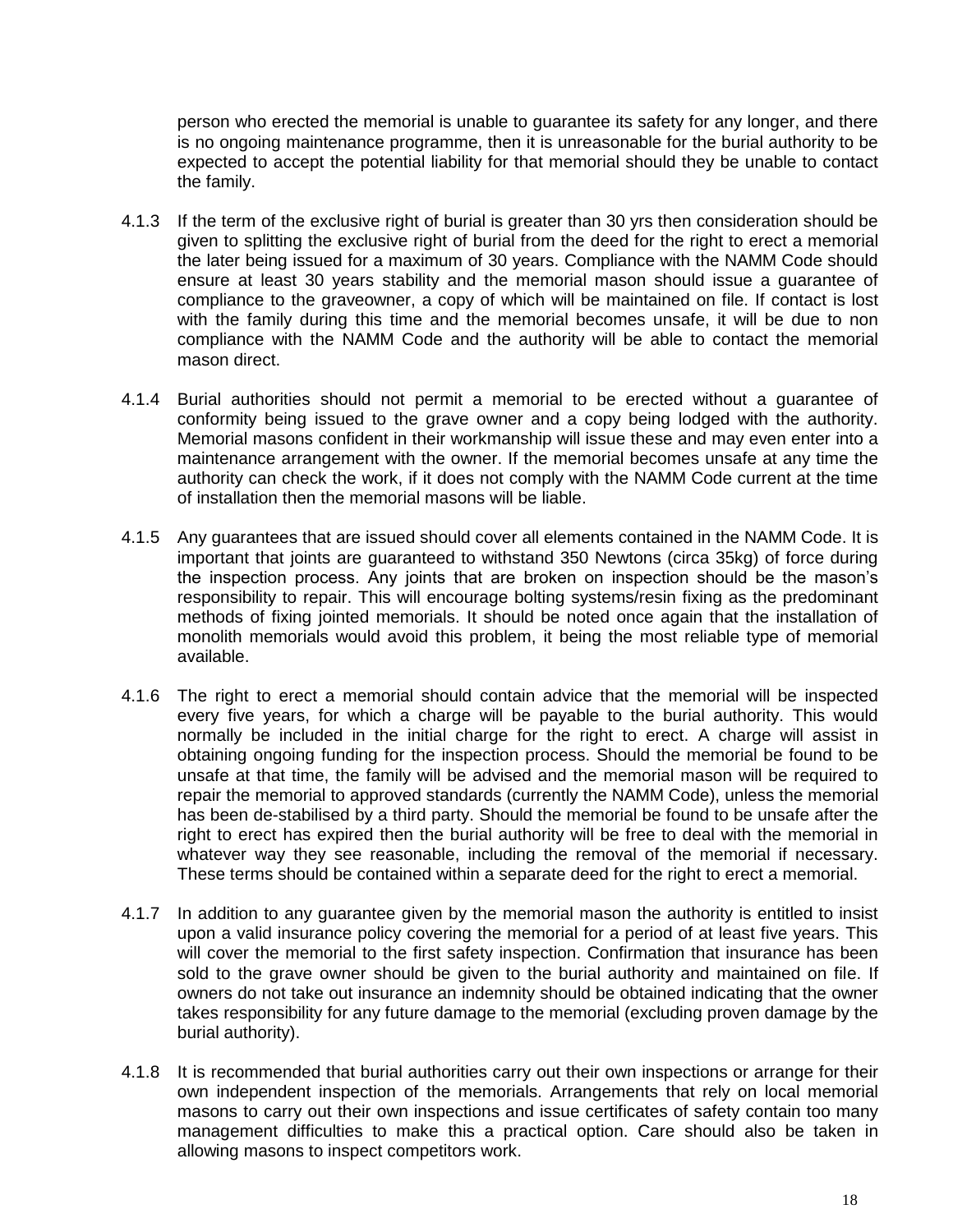4.1.9 Where independent inspectors are used a suitable specification should be prepared and due consideration should be given to the resulting make safe work. Supervisors of such work should receive training to ensure they understand the implications of the process.

# **4.2 Legislative Issues**

- 4.2.1 Memorial safety is a sensitive area and burial authorities have firm duties to maintain safe sites under the Health and Safety at Work Act 1974. In addition to this they must also work within other legislative frameworks to ensure that any actions they take are not found to be outside of their powers, leaving them open to criticism and possible prosecution.
- 4.2.2 Officers working towards ensuring their burial grounds are made safe must be aware of the legislative framework in which they work. A brief summary of the main legislation is attached to this guidance as Appendix 4.

# **4.3 Professional Conduct and Control**

- 4.3.1 Burial authorities should have standards of professional conduct for those who work in their burial grounds. These should be detailed within the rules and regulations for the burial authority. As memorials are a major element within the burial ground and there is evidence of poor standards of workmanship over the years, there should be some specific controls over the way they operate.
- 4.3.2 Registration of memorial masons It is recommended that burial authorities have some sort of memorial mason registration scheme. The registration scheme is effectively a contract between the masons and the burial authority. The authority advises the masons that they will register them as accredited masons on the basis that they comply with a few basic conditions. These conditions are as follows. The mason must:
	- Have satisfactory and proven experience.
	- Comply with the NAMM Code of Working Practice or equivalent.
	- Provide full construction details on application to erect a memorial.
	- Provide risk assessments and safe methods of working.
	- Provide public liability insurance, to a minimum of £5m.
	- Provide grave owners with a workmanship guarantee for their memorial  $(10 30 \text{ years})$ . Copy to be provided for burial ground records. It is advised that burial authorities should aim at guarantees of 30 years where this is possible.
	- Provide grave owners with memorial insurance or get them to sign an indemnity notice. Copy to be provided for burial ground records.
	- Agree to work within a permit scheme and advise the authority when they will be fixing. This allows the authority to ensure that permission has been given and allows random supervision if required.
	- Agree to comply with a disciplinary process.
- 4.3.3 Whilst model registration schemes are available from such organisations as the ICCM and the CBA, the British Register of Accredited Memorial Masons is now available, a national scheme operated independently to improve safety standards and competency of memorial masons. Burial authorities should consider the use of masons, accredited under this scheme, that have been able to prove their ability to carry out installations to a high standard.
- 4.3.4 It is strongly advised that burial authorities and memorial masons join a national scheme to promote higher standards of installation for memorials and simplify the ongoing monitoring of the process.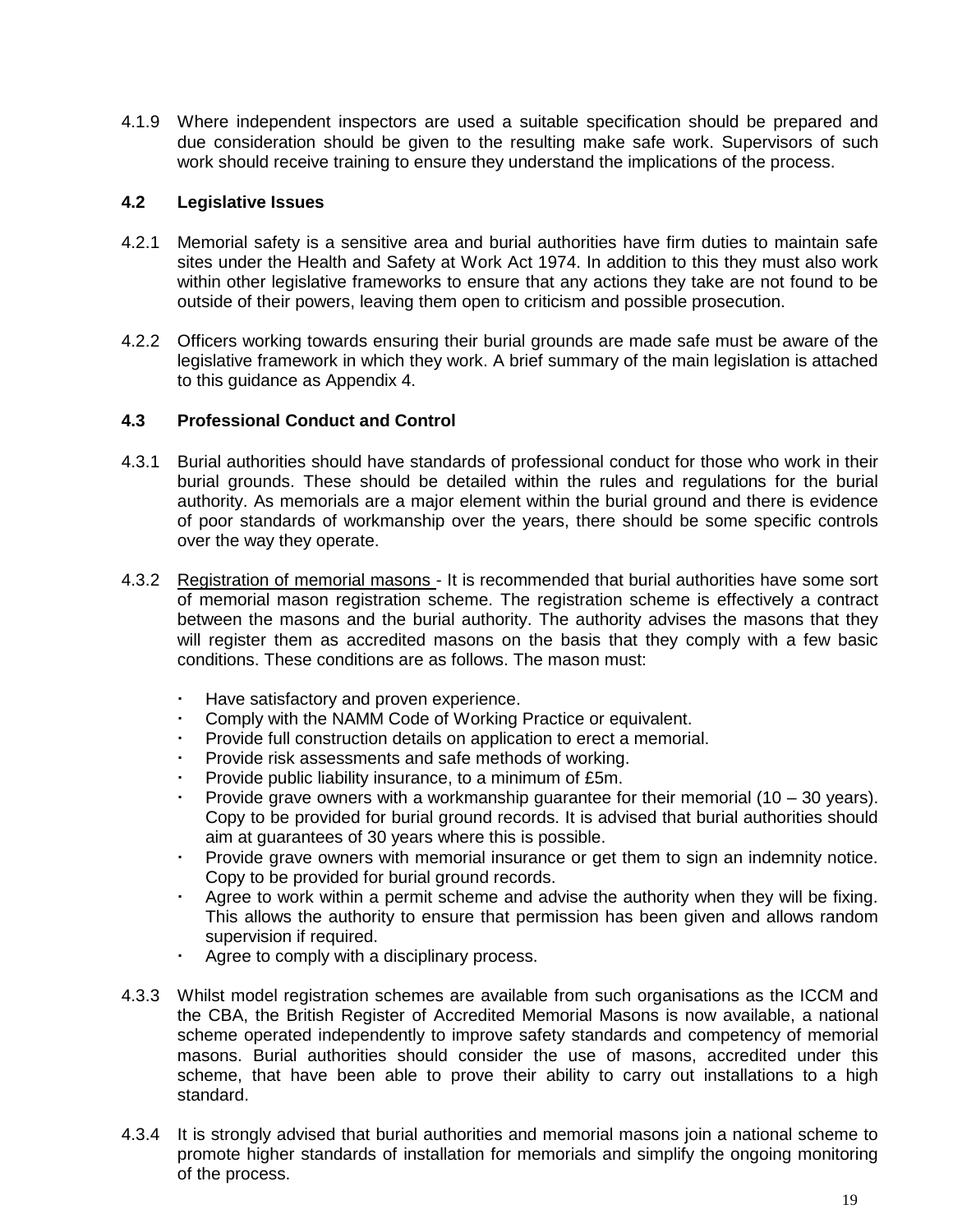4.3.5 Supervision - Once the registration scheme is in place, whether local or national, it is important that it is properly administered and that memorial masons are properly supervised. In particular, persons responsible for the supervision of masons must be trained to understand the standards required and should carry out some random inspection of memorial mason"s work. There is no need for administrative systems and supervision to be over complicated or overbearing. Simple systems and random inspections should be sufficient to provide the necessary control.

# **4.4 Unauthorised Memorials**

- 4.4.1 A large number of authorities experience difficulties with the control of unauthorised memorials. This can be directly related to a lack of choice in the type of memorials available, as indicated in paragraphs 2.2.1 to 2.2.4 of this document. When considering providing a range of choice the cost of the permission to erect each type of memorial should be related to the whole life risk for the type of design together with the ongoing maintenance costs of sections in which they are placed.
- 4.4.2 The provision of new traditional sections where more flexibility is given on the size, type, design and even the material used for the memorial allows the personalisation of the grave, but uses the normal authorisation process. By providing this important option burial authorities can then insist on the removal of additional memorialisation, particularly on the lawned sections where it upsets maintenance routines, but more importantly upsets those bereaved who wish to have an ordered tidy look to the section in which their relative is buried.
- 4.4.3 It is clear from experience throughout the country that the lack of choice makes the policing of additional memorialisation very difficult. There is no other alternative for the bereaved and they are often very upset that they are unable to personalise the grave. Unauthorised memorials then begin to grow unchecked creating the potential for further serious health and safety problems for the authority, such as spiked wrought iron fences.
- 4.4.4 Proper choice and proper control of unauthorised memorials through the management rules and regulations is, therefore, essential to the effective long-term control over memorial safety.

# **4.5 Communication**

- 4.5.1 Good communication is essential to ensure the successful management of memorial safety. Often the bereaved are not seen by the burial authorities until all the important decisions with regard to burial section and memorial have already been decided. These are decided with the funeral directors and memorial masons, before the family arrives at the graveside. This is often the first time that a burial authority will have direct contact with the family.
- 4.5.2 To ensure the bereaved understand their responsibilities with regard to choice and safety, it is essential that good quality information is provided to the funeral directors, the memorial masons, the clergy and all others regularly involved in the arrangement of funerals. It is also important that all these people actually co-ordinate with each other to ensure that the best possible service is provided to the bereaved, particularly as the service is fragmented between so many.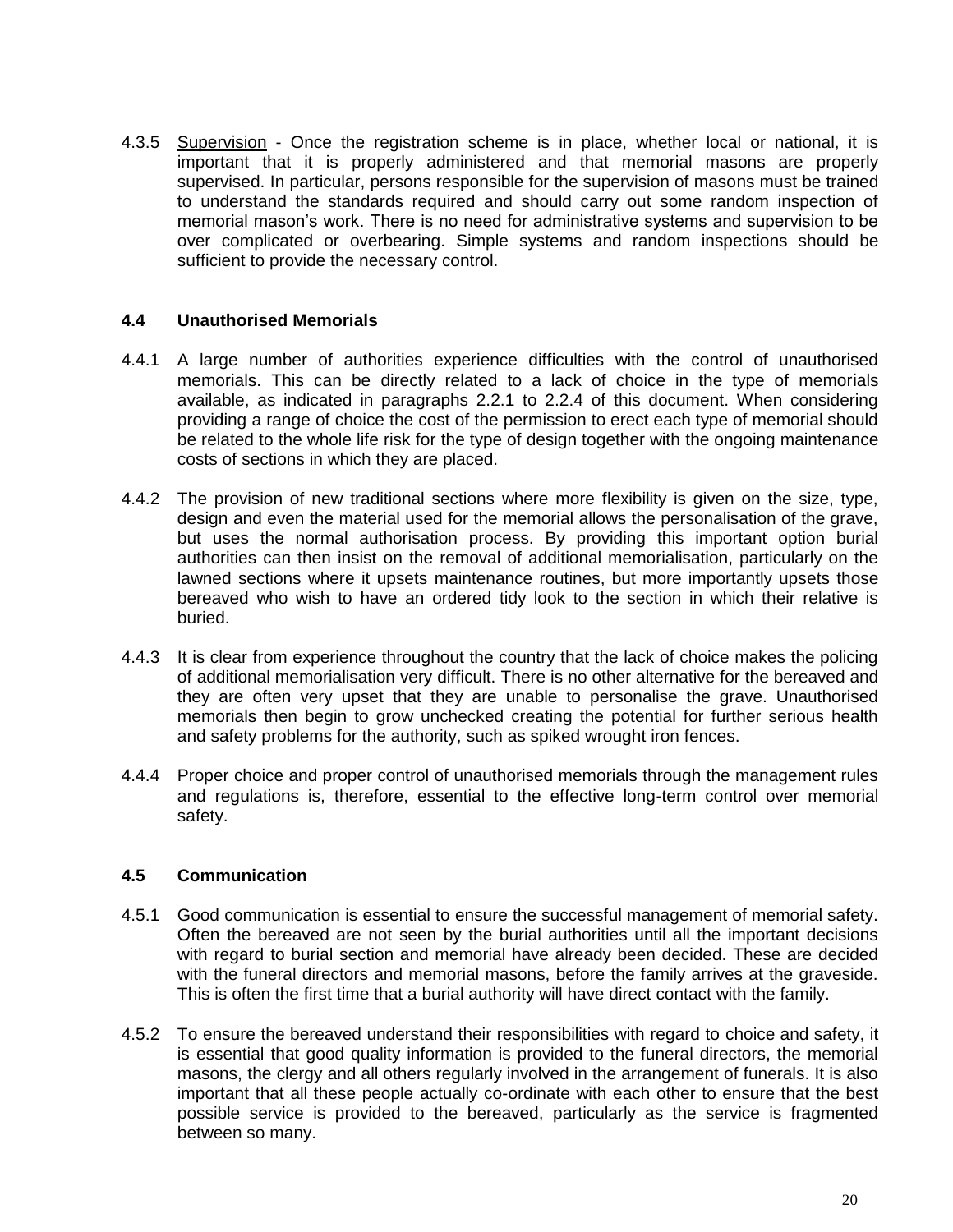- 4.5.3 The burial authority should provide interesting leaflets on the subject and ensure that regular liaison meetings take place with all the parties involved in the provision of the service, allowing an exchange of views and objectives for the provision of the service.
- 4.5.4 As the funeral directors and memorial masons will act as agents for the Council in the sale of grave space and memorial rights, taking a joint approach improves the chance of good information reaching the bereaved so that they will be able to make an informed choice.

# **4.6 Management Rules and Regulations**

- 4.6.1 Burial authorities must have rules and regulations to control their burial grounds, however they should be seen as fair and equitable at all times. They must be easily understood by all who read them and not too complicated. Every rule or regulation should be able to be qualified if questioned.
- 4.6.2 It is important that all the issues highlighted in this guidance are brought together through the management rules and regulations. This will form the backbone of the burial authorities drive for memorial safety on their sites and should receive the full support of their governing bodies, whether they are councillors, directors or parishioners.
- 4.6.3 As part of the improved communication process these rules and regulations should be issued to all funeral directors, memorial masons, clergy and other bereavement organisations to improve the information available to such persons and therefore to the public.
- 4.6.4 Management rules and regulations for burial grounds have tended to remain static over the years and it is now important that this ceases to be the case. Rules and regulations should be provided in such formats that are able to be amended and re-issued as circumstances change through the years.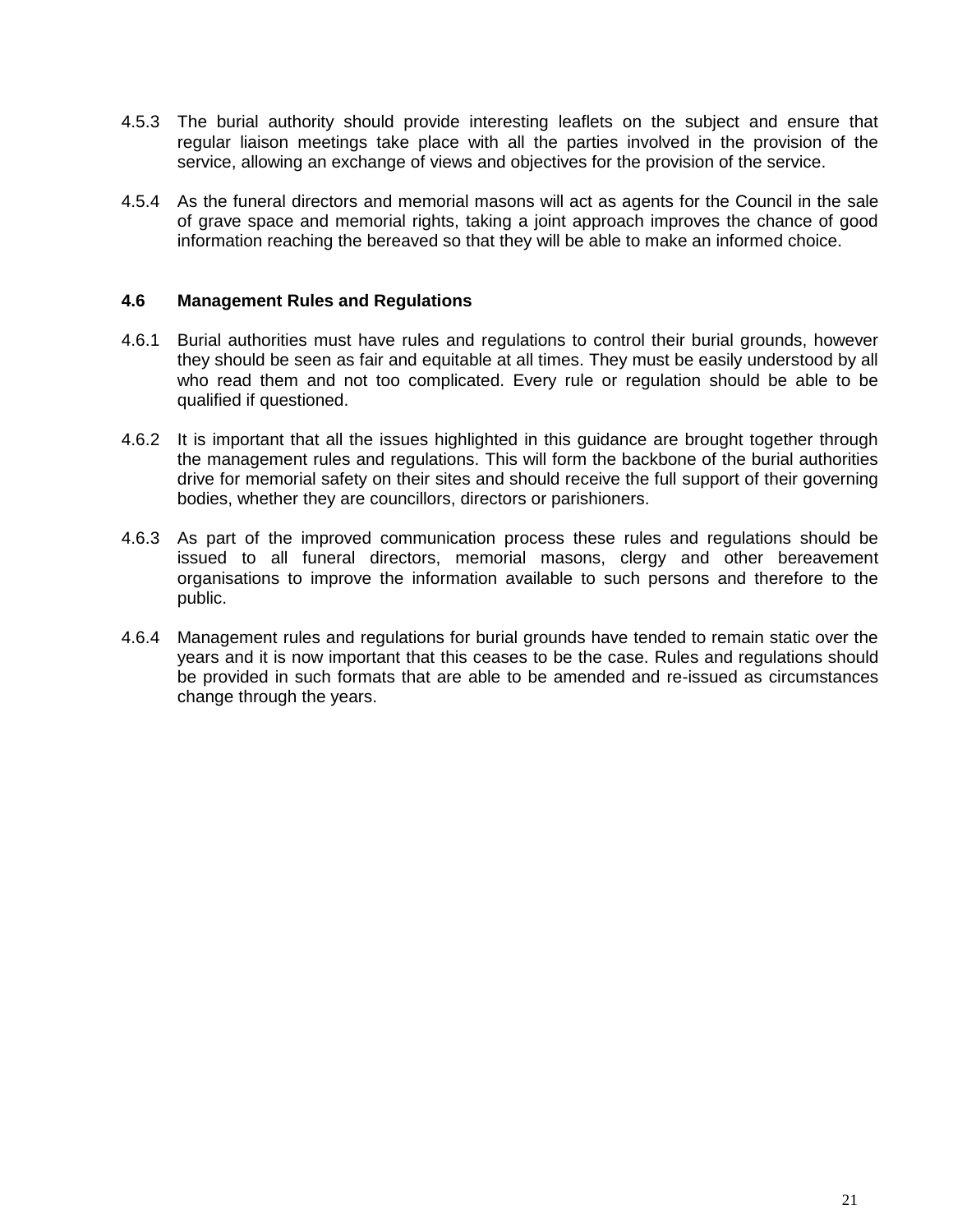# **Glossary**

| <b>Burial Ground</b>             | Area set aside for interment such as Public or private cemetery,<br>open or closed churchyard.                                                                                                                                                                             |
|----------------------------------|----------------------------------------------------------------------------------------------------------------------------------------------------------------------------------------------------------------------------------------------------------------------------|
| <b>Burial Authority</b>          | Organisation responsible for managing a burial ground.                                                                                                                                                                                                                     |
| Contractor                       | Any person who is employed by the burial authority, or by a third<br>party, to carry out work within the burial ground. This will include<br>memorial masons, funeral directors and may also include grounds<br>maintenance staff and gravediggers.                        |
| Dowel                            | A pin to align and to prevent movement between adjacent<br>elements of a memorial.                                                                                                                                                                                         |
| Dangerous Memorial               | A memorial that fails an inspection at less than 350 Newtons<br>(circa 35kg). (All subsequent measurements of force will be<br>indicated in Newtons.)                                                                                                                      |
| Faculty                          | Written permission from the Church of England for prescribed<br>work to be carried out.                                                                                                                                                                                    |
| Foundation                       | A part of a structure in direct contact with and transmitting load to<br>the supporting ground.                                                                                                                                                                            |
| <b>Force Measuring Equipment</b> | Equipment used to measure the force applied to a memorial<br>during the inspection process.                                                                                                                                                                                |
| Grave (Lair in Scotland)         | A place of burial below ground level which may or may not be<br>lined.                                                                                                                                                                                                     |
| Lawn Memorial                    | A jointed memorial with an upright stone fitted to the back of a<br>base stone. This type of memorial is often between 600mm (2)<br>and 1200mm (4') in height and is a more modern design often<br>found in abundance on lawn sections of English and Welsh<br>cemeteries. |
| Memorial                         | An object erected in a burial ground in memory of a deceased<br>person.                                                                                                                                                                                                    |
| <b>Memorial Mason</b>            | A tradesperson responsible for installing memorials.                                                                                                                                                                                                                       |
| Monolith memorial                | One piece memorial buried between 25% and 35% into the<br>ground. Under some ground conditions it may be advisable to fit<br>the memorial into a "shoe" foundation piece.                                                                                                  |
| <b>Temporary Support System</b>  | A system designed to reduce the risk of a memorial injuring<br>anyone. Recommended only for use on a temporary basis.                                                                                                                                                      |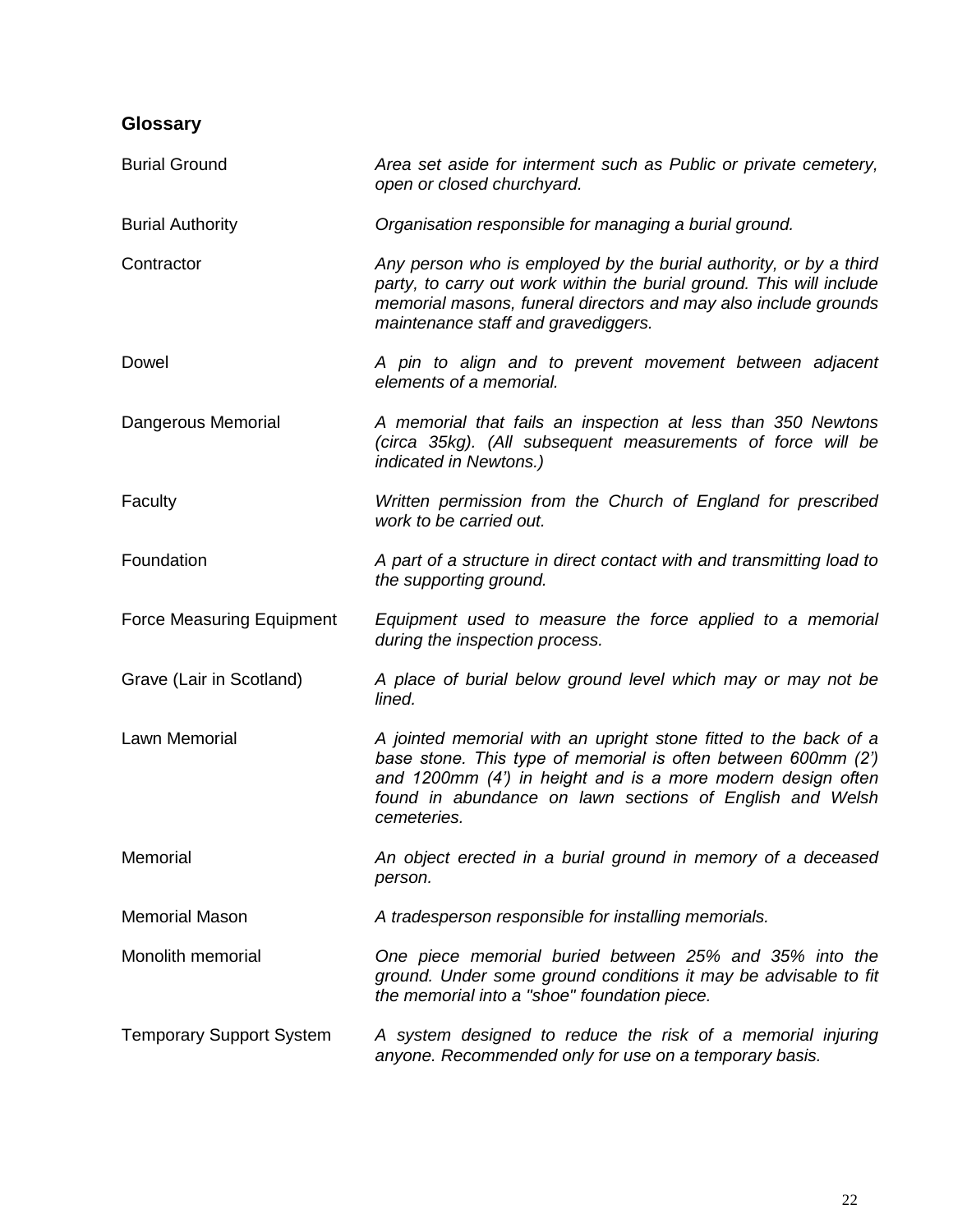# **APPENDIX 1 - Management of Memorials – Flow Chart**

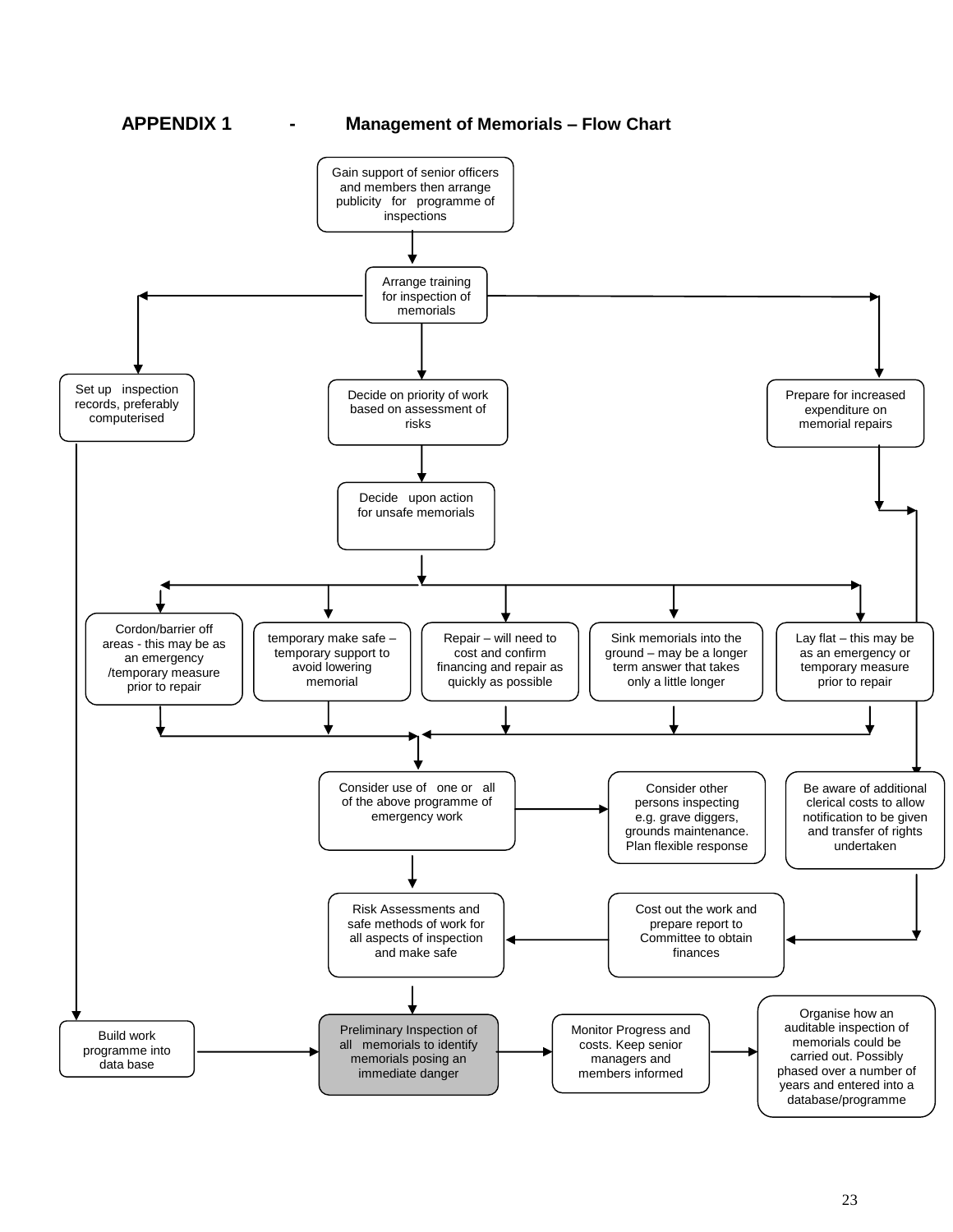# **APPENDIX 2 – Initial Inspection Process**

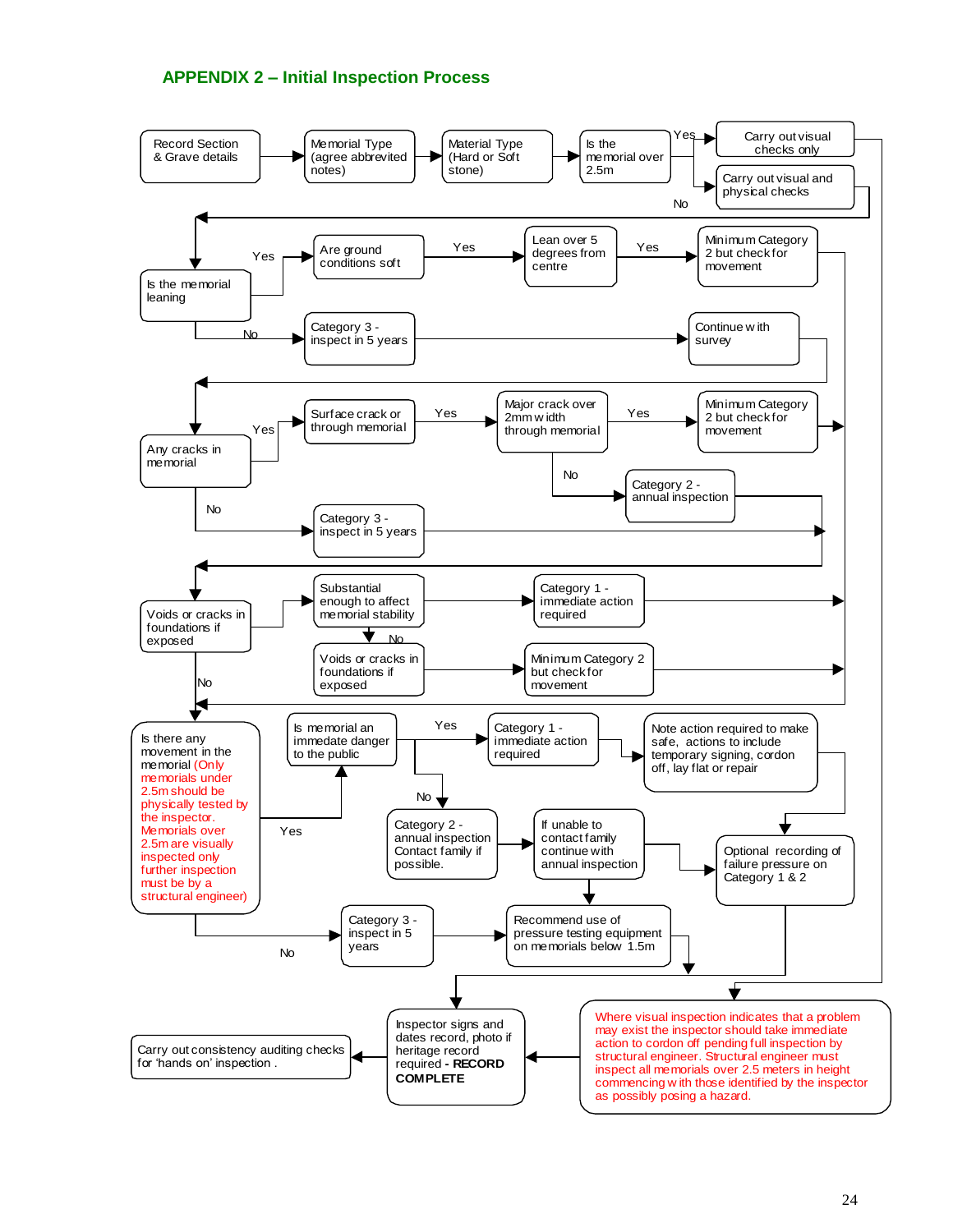# **Appendix 3 - Inspection Sheet**

Priorities

1 Immediate Danger 2 Re-inspect in 12 months

**CEMETERY** ………………………………………………………………………… 3 Re-inspect in 5 years

| Plot No. |   | <b>Name</b>             | <b>Memorial Stone</b><br><b>Type</b>                                                              | <b>Type</b>  | <b>Size</b> | Ground | <b>Rock</b> | <b>Joint</b> | <b>Cracks</b> |   | Lean   Force | Image | <b>Action Required/</b><br><b>Comment</b> | <b>Priority Sign</b> | <b>Inspect</b><br><b>Date</b> |
|----------|---|-------------------------|---------------------------------------------------------------------------------------------------|--------------|-------------|--------|-------------|--------------|---------------|---|--------------|-------|-------------------------------------------|----------------------|-------------------------------|
| ΑА       |   | Jones                   | $C*3B+K$                                                                                          | H            | Iв          | S      | Y           | $\checkmark$ | N             | Υ |              | 1098  | Lay Flat                                  | 1                    | 9-Oct-03                      |
| AA       | 2 | Smith                   | H&B                                                                                               | $\mathsf{s}$ | lв          | S      | $\check{ }$ | $\checkmark$ | Υ             | N |              | 1099  | Set in ground                             | 1                    | 9-Oct-03                      |
| AA       | 3 | Johnson                 | H&B                                                                                               | H            | A           | F      | N           | N            | N             | N | 35kg         |       |                                           | 3                    | 9-Oct-03                      |
| AA       | 4 | Wilson                  | H&B                                                                                               | H            | A           | F      | Y           | Y            | N             | N | 22kg         | 1100  | <b>Barrier Fence</b>                      | 1                    | 9-Oct-03                      |
|          |   |                         |                                                                                                   |              |             |        |             |              |               |   |              |       |                                           |                      |                               |
|          |   |                         |                                                                                                   |              |             |        |             |              |               |   |              |       |                                           |                      |                               |
|          |   |                         |                                                                                                   |              |             |        |             |              |               |   |              |       |                                           |                      |                               |
|          |   |                         |                                                                                                   |              |             |        |             |              |               |   |              |       |                                           |                      |                               |
|          |   |                         |                                                                                                   |              |             |        |             |              |               |   |              |       |                                           |                      |                               |
|          |   |                         |                                                                                                   |              |             |        |             |              |               |   |              |       |                                           |                      |                               |
|          |   | <b>Memorial Type</b>    | Abbreviation of description of memorial                                                           |              |             |        |             |              |               |   |              |       |                                           |                      |                               |
|          |   | <b>Stone Type</b>       | Hard or soft                                                                                      |              |             |        |             |              |               |   |              |       |                                           |                      |                               |
|          |   | <b>Size</b>             | $A = Up to 1 metre$                                                                               |              |             |        |             |              |               |   |              |       |                                           |                      |                               |
|          |   |                         | $B = 1$ metre to 2.5 metres                                                                       |              |             |        |             |              |               |   |              |       |                                           |                      |                               |
|          |   |                         | $C = Over 2.5 metres$                                                                             |              |             |        |             |              |               |   |              |       |                                           |                      |                               |
|          |   | <b>Ground condition</b> | Firm or Soft. This can be extended if working in areas of vaults, kerbs and other difficult areas |              |             |        |             |              |               |   |              |       |                                           |                      |                               |
|          |   | <b>Rock</b>             | Is the memorial rocking - yes or no                                                               |              |             |        |             |              |               |   |              |       |                                           |                      |                               |
|          |   | <b>Joint</b>            | Has the memorial failed at the joint - yes or no                                                  |              |             |        |             |              |               |   |              |       |                                           |                      |                               |
|          |   | <b>Cracks</b>           | Has the memorial any cracks in it - yes or no                                                     |              |             |        |             |              |               |   |              |       |                                           |                      |                               |
|          |   | Lean                    | Is the memorial leaning - yes or no                                                               |              |             |        |             |              |               |   |              |       |                                           |                      |                               |
|          |   | <b>Force</b>            | Amount of force exerted on a memorial up to 1.5m using force measuring equipment                  |              |             |        |             |              |               |   |              |       |                                           |                      |                               |
|          |   | Image                   | Reference No for digital image taken                                                              |              |             |        |             |              |               |   |              |       |                                           |                      |                               |
|          |   | <b>Action/Comment</b>   | Action taken or further comment about the memorial                                                |              |             |        |             |              |               |   |              |       |                                           |                      |                               |
|          |   | <b>Priority</b>         | Priority of condition of memorial and level of risk                                               |              |             |        |             |              |               |   |              |       |                                           |                      |                               |
|          |   |                         |                                                                                                   |              |             |        |             |              |               |   |              |       |                                           |                      |                               |
|          |   |                         |                                                                                                   |              |             |        |             |              |               |   |              |       |                                           |                      |                               |

**Inspected By**……………………………………………………………………………….. **Date**……………………………………………………………….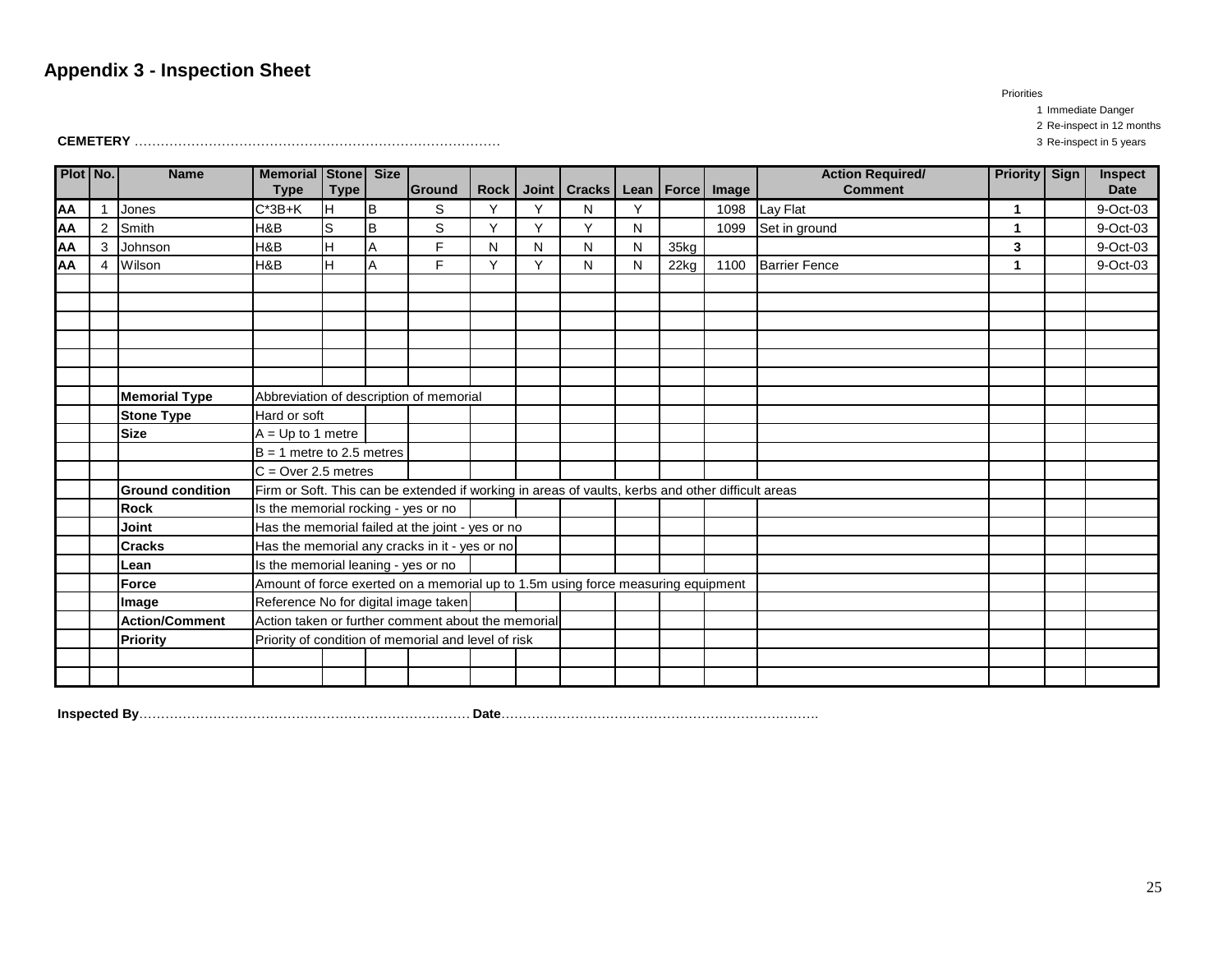#### **APPENDIX 4 - LEGAL ISSUES**

#### **Introduction**

It must be remembered that memorial safety issues can only be dealt with in accordance with the legislation that exists to ensure the proper control within local burial grounds. The legislation is wide and varying, for instance legislation for the control of churchyards it is very different to legislation for the control of cemeteries. The following section deals with the legal aspects that surround memorials in local authority burial grounds in England and Wales. It is a definitive piece of legislation that is used by all English and Welsh local authorities and is now being used as best practice guidance for Scottish and Northern Irish Authorities, by many privately run burial grounds and by a number of church dioceses. When used in conjunction with the Health & Safety at Work Act 1974 in England, Scotland and Wales and the Health & Safety at Work (Northern Ireland) Order 1978 in Northern Ireland, it seeks to ensure that a safe environment is provided for burial ground staff and visitors.

#### **Statutory requirements**

Powers and duties of local authorities in respect of cemeteries are contained within the Local Authorities' Cemeteries Order 1977.

#### Article 3

- (1) Subject to the provisions of this order a burial authority may do all such things as they consider necessary or desirable for the proper management, regulation and control of a cemetery.
- (2) Nothing in this paragraph (1) shall be construed as authorising –

a) any action in relation to any chapel provided as mentioned in article 6(1)(b) [a chapel of the Church of England].

or

b) any action in relation to any vault, or any tombstone or other memorial, other than action which is necessary to remove a danger which arises by reason of the condition of the vault, or tombstone or other memorial itself.

#### Article 10

(1) A burial authority may grant, on such terms and subject to such conditions as they think proper.

To the owner of the exclusive right of burial (or to any person who satisfies them that he is a relative of the person buried in the grave or vault, or is acting at the request of such a relative and that it is impractical for him, or such relative, to trace the owner of the right so described), the right to place and maintain, or put any additional inscription on a tombstone or other memorial on the grave space, grave or vault in respect of which the right so described subsists.

Burial Authorities are permitted to grant the right to place and maintain a memorial "on such terms and subject to such conditions as we think proper". **This means the burial authority should be in control of what they consider to be suitable terms and conditions.**

(7) A burial authority shall also have power to agree with any person, on such terms and subject to such conditions as they think proper, to maintain any grave, vault tombstone or other memorial in a cemetery for a period not exceeding 100 years from the date of the agreement.

Burial Authorities are also specifically permitted to enter into a maintenance agreement again, "on such terms and subject to such conditions as we think proper". **This means they are also in control of the conditions within a maintenance agreement**.

#### Article 14

If a burial authority remove from a cemetery any tombstone or other memorial placed therein otherwise than in the exercise of a right granted by, or otherwise with the approval of, the burial authority or any predecessor of theirs, the burial authority may recover the cost thereby incurred by them-

- (a) from the person to whose order the tombstone was placed;
- (b) within two years from the placing of the tombstone or memorial, from the personal representative of such person, as a simple contract debt in any court of competent jurisdiction.

This means Burial Authorities can remove unauthorised memorials and charge the owner for their removal.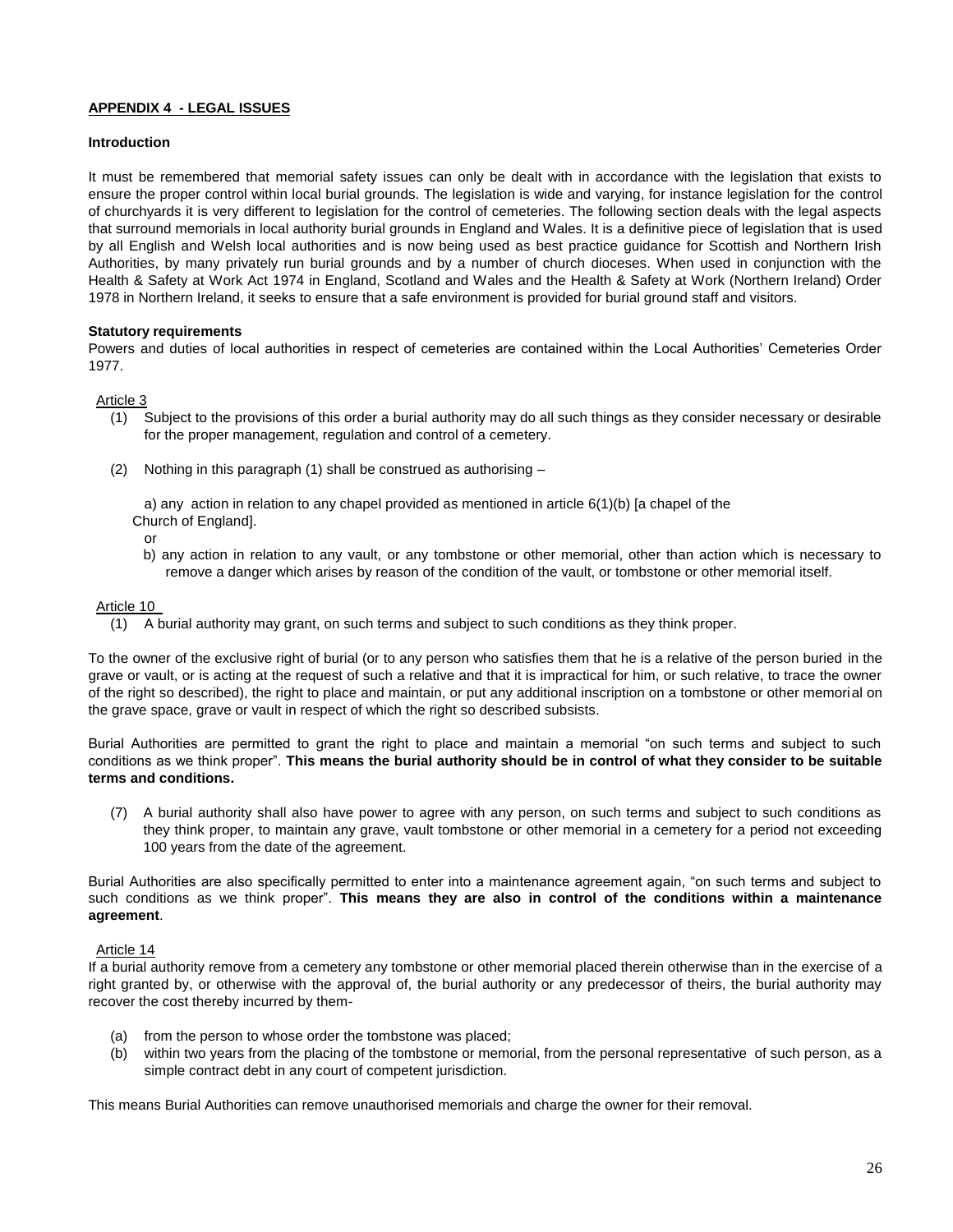#### Article 15

- (1) Subject to the provisions of this article a burial authority may charge such fees as they think proper–
	- (a) for or in connection with burials in a cemetery;
	- (b) for any grant to place and maintain a tombstone or other memorial in a cemetery otherwise than in a chapel provided as mentioned in article 6(1)(b); or
	- (c) for any grant of a right to put an additional inscription on such a tombstone or other memorial.

#### **This means Burial Authorities can charge a fee that they consider "proper".**

#### Article 16

- (1) A burial authority may-
	- (a) put and keep in order any grave or vault, or any tombstone or other memorial, in a cemetery; and
	- (b) level the surface of any grave, consisting wholly or substantially so of earth or
		- grass, to the level of the adjoining ground.

In respect of any grave levelled by them in exercise of the powers set out in (b), the burial authority may, and shall if so requested in writing by-

The owner of a right described in article  $10(1)(a)(i)$  or (ii) in respect of the grave; or a relative of any person buried in the grave, provide at their own expense such identification mark as they consider adequate.

- (2) A burial authority may, subject to and in accordance with the provisions of Schedule 3-
- (a) remove from the cemetery and destroy-
	- (i) any tombstone or other memorial on a grave of which all material particulars
	- are illegible or which is dilapidated by reason of long neglect;
	- (ii) any kerbs surrounding a grave (whether containing any commemorative inscription or not) together with the foundation slabs of such kerbs;
	- (iii) any tombstone or memorial, not falling within (i) or (ii), on a grave, except where the owner of the right to place and maintain it in the cemetery has, before the date specified in the notice under paragraph 3 of schedule 3 as the date before which the carrying out of the proposals will not be commenced, requested that it shall be re-erected in the cemetery or elsewhere;
	- (iv) any surface fittings not falling within (i), (ii), or (iii), or any other flowering or other plants on a grave; and
	- (v) any railings surrounding a grave, a tombstone or other memorial on a grave or a grave space;
- (b) alter the position on a grave of, or re-erect at another place in the cemetery or elsewhere, any tombstone or other memorial on a grave;
- (c) level the surface of any grave, other than a grave described in paragraph (1)(b), to the level of the adjoining ground;
- (d) alter the position of any railings surrounding a grave or vault, a tombstone or other memorial or a grave space;
- (e) re-erect at another place in the cemetery a memorial other than one on a grave or vault or in a chapel provided as mentioned in article 6(1)(b).

Any reference to a grave in (a), (b) or (c) or in Schedule 3 other than paragraph 1, thereof, includes a reference to a vault constructed wholly or substantially so below the level of the ground adjoining the vault.

**This means Burial Authorities can carry out a range of work to memorials, as long as the correct procedures are followed, as detailed in Schedule 3. It must be remembered that the correct procedures must be followed whilst the memorial remains the property of the owner of the right.**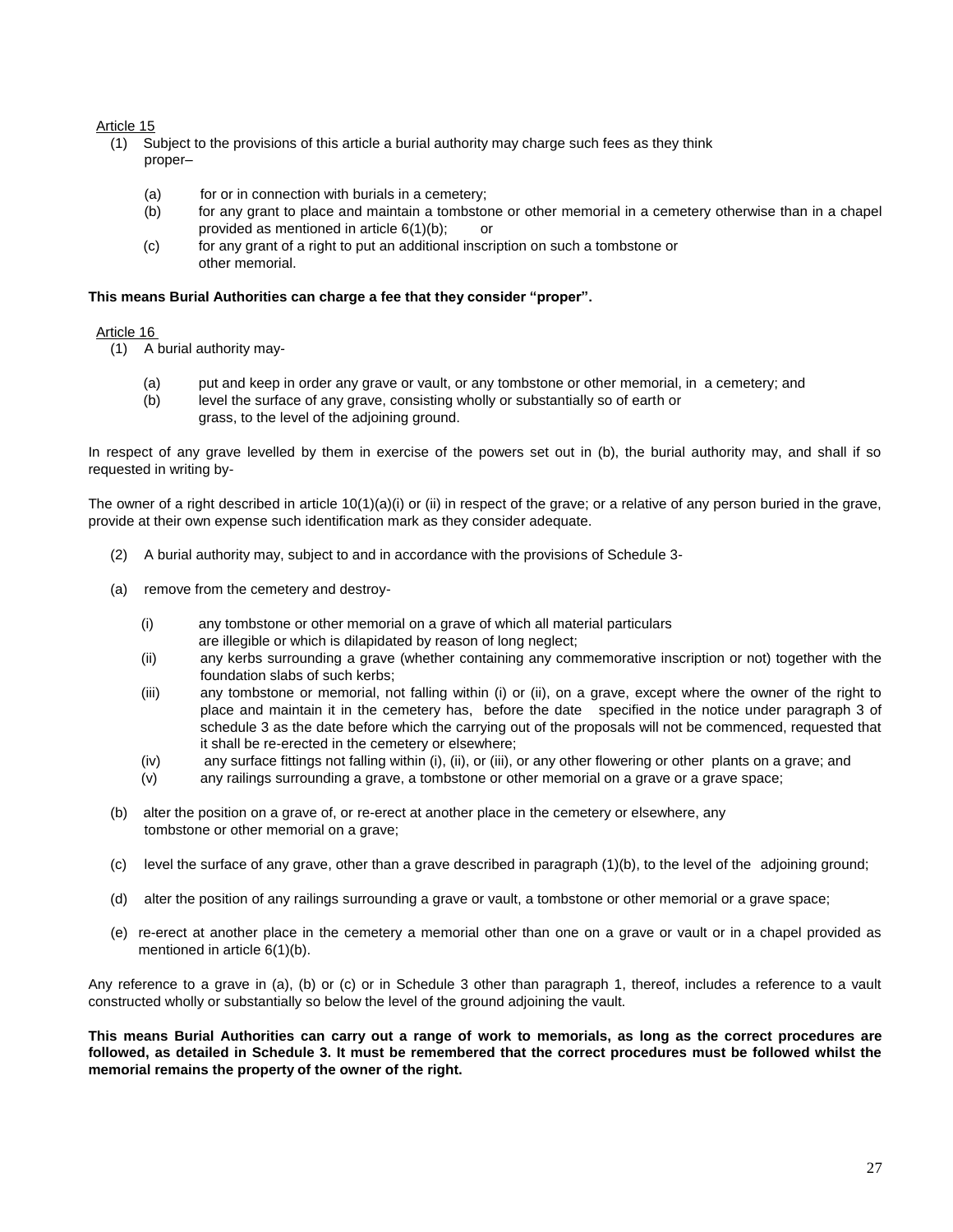#### Article 10

(5) A burial authority may, at the expiration of the period of any grant-

move to another place in the cemetery; or

(b) remove from the cemetery, for preservation elsewhere or destruction, any tombstone or other memorial which has not been removed from the cemetery by the owner of the right to place and maintain it in the cemetery.

#### **This means Burial Authorities can move or remove memorials at the expiration of the period of grant.**

#### **Health and Safety**

This section identifies relevant legislation. Reference should also be made to the ICCM. document "Code of Safe Working Practice for Cemeteries" and the training provided by the ICCM Diploma Course and the ICCM Cemetery Operatives Training Scheme.

Health and safety in burial grounds managed by or on behalf of local authorities is enforced by the Health and Safety Executive. With other burial grounds it is normally the local authority environmental health department that act as the enforcement agency. Inspections and investigations, and any subsequent action by these enforcing bodies take place within the context of the HSC"s Enforcement Policy Statement, see "http://www.hse.gov.uk/pubns/hsc15.pdf."

#### Statute Law

Whilst common law is important with regard to employers and public liability in claims for compensation for accidents and damages, it is secondary to criminal law such as the Health and Safety at Work Act 1974 ( Health and Safety at Work (NI) Order 1978 in Northern Ireland) and its supporting regulations.

**Health and Safety at Work Act 1974** (equivalent legislation is included in the Northern Irish Order).

This is the key statute concerning health and safety.

#### A) Employers

The general statutory duty of employers is contained in section 2(1) of the Act:

"It shall be the duty of every employer to ensure, so far as is reasonably practicable, the health, safety and welfare at work of all his employees". (It must be remembered, however, that whilst the authority is ultimately the employer, all levels of management have responsibilities under this Act. This should be clearly explained in each authority's health and safety policy, along with how these responsibilities should be met.)

This duty is sub-divided into the following:

- a) the provision and maintenance of plant and work systems that are safe and without health risks;
- b) arrangements for ensuring safety and freedom from health risks in the use, handling, storage
- and transport of articles and substances;
- c) provision of information, instruction, training and supervision necessary to ensure health and safety;
- d) maintenance of a place of work and all means of access and egress, under the employer"s control, which are safe and without risks to health.

In addition, section 3 of the Act requires that every employer conducts his undertaking in such a way as to ensure, so far as is reasonably practicable, that persons not in his employment, but who may be affected, are not exposed to risks to their health and safety.

The courts have interpreted the provisions of the Act in various cases that are of significance in that precedents have been set. For example, in *R. v. Swan Hunter Shipbuilders Ltd. (1982)*, the employer"s duty to provide information and instruction to ensure the health and safety of his own employees extends to provision of information, instruction and training to persons working on an employer"s premises who are not his employees or in a contractual relationship with him. This would be relevant where persons other than those directly employed by the burial authority carry out work on memorials and would, of course, extend to members of the public using the burial grounds. (Case studies will be added to our web site [www.iccm-uk.com](http://www.iccm-uk.com/) for further guidance in this area.)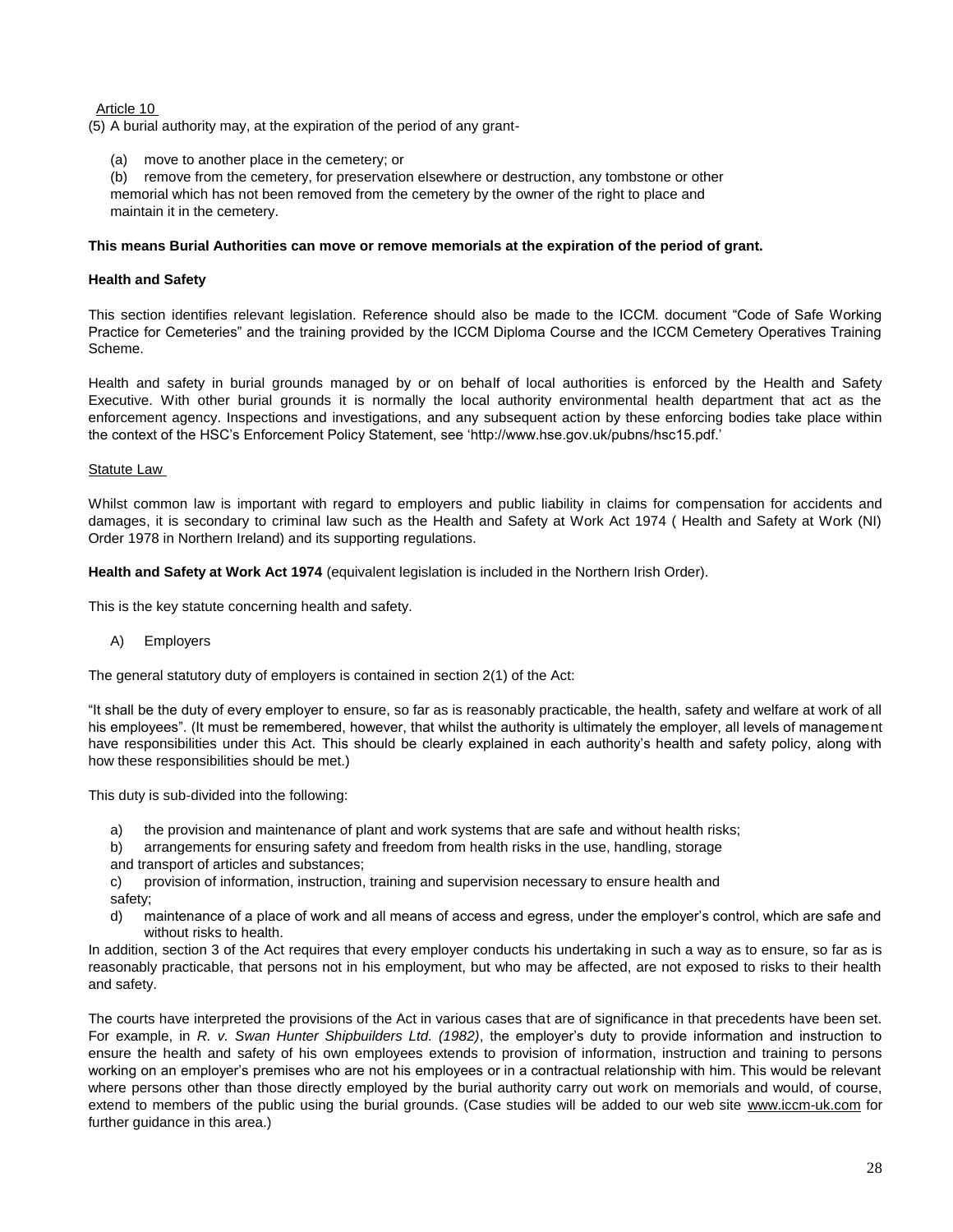#### B) Employees

Section 7 of the Act places the following duties on all employees:

- a) to take reasonable care for the health and safety of himself and of other persons who may
- foreseeably be affected by his acts or omissions at work;
- b) to co-operate with his employer to enable the employer to comply with duties placed upon him
- by statutory provisions.

Section 8 of the Act requires that employees must not intentionally or recklessly interfere with or misuse anything provided by their employer for the purposes of health and safety.

#### **Management of Health and Safety at Work** *[Management of Health and Safety at Work and Fire Precautions (Workplace) (Amendment) Regulations (Northern Ireland) 2003]*

The emphasis in modern legislation is upon the management of health and safety. The starting point for this is risk assessment. Under the Management of Health and Safety at Work Regulations 1999, employers are required to undertake a suitable and sufficient assessment of all risks to the health and safety of employees and others arising at or from a work activity.

It should be remembered at this stage that a hazard is something with the potential to cause harm, whilst the risk is the likelihood that this potential will be realised. It is the risk that must be assessed.

It is the employer"s responsibility to ensure those carrying out assessments are competent to do so and review them as necessary. To ensure the competency of staff, employers must ensure they have suitable and sufficient information, instruction and training. If this is not provided there is an inherent fault in the authority"s health and safety procedures.

The risk assessments are not an end in themselves, but a means to introduce measures to eliminate or control risks to the health and safety of their employees and other affected by their activities. The regulations require employers to ensure that they put into place the necessary management arrangements to implement the preventative and protective measures identified during any assessment process.

General risk assessments are required under the Management of Health and Safety at Work Regulations 1999. However, whilst undertaking such assessments more detailed assessments may be required under other regulations. Some of these other regulations are listed below. However, a risk assessment does not have to be duplicated in order to satisfy an identical requirement under a different set of regulations.

- Management of Health and Safety at Work Regulations 1999 *[Management of Health and Safety at Work and Fire Precautions (Workplace) (Amendment) Regulations (Northern Ireland) 2003]*
- Control of Substances Hazardous to Health Regulations 1999 *[The Control of Substances Hazardous to Health (Amendment) Regulations (Northern Ireland) 2005]*
- Manual Handling Operations Regulations 1992 *[Manual Handling Operations Regulations (Northern Ireland) 1992]*
- Personal Protective Equipment at Work Regulations 1992 *[Personal Protective Equipment at Work Regulations (Northern Ireland) 1993]*
- The Noise at Work Regulations 1989 *[Noise at Work Regulations (Northern Ireland) 1990]*
- The Confined Spaces Regulations 1997 *[Confined Spaces Regulations (Northern Ireland) 1999]*
- The Construction (Health, Safety and Welfare) Regulations 1996. *[Construction (Health, Safety and Welfare) Regulations (Northern Ireland) 1996]*

Assessments must be reviewed when necessary, such as when there are changes in the work itself, work methods or the work environment.

Under the Health and Safety (First Aid) Regulations 1981, *[Health and Safety (First-Aid) Regulations (Northern*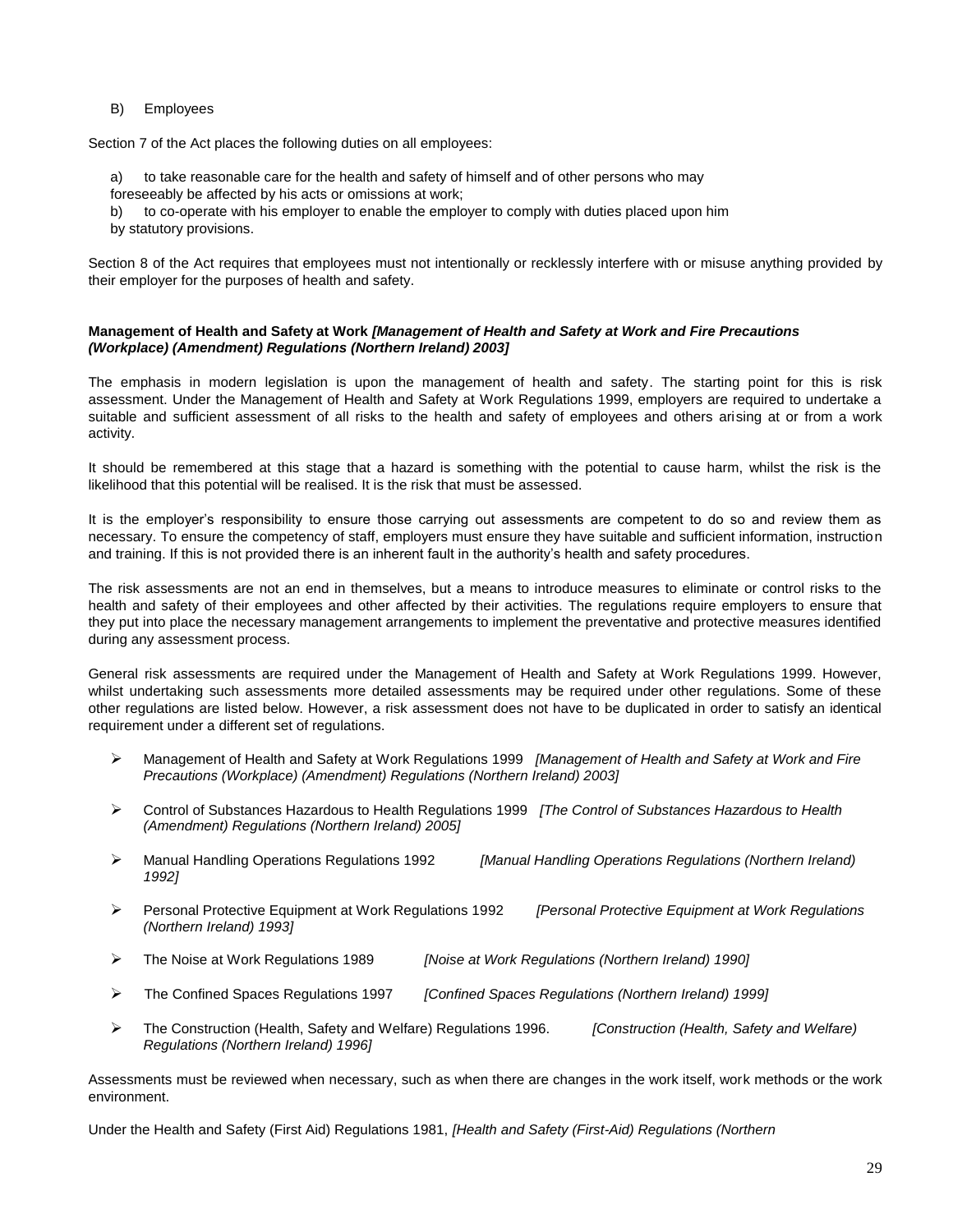*Ireland) 1982]* the employer is required to provide, or ensure that there are provided, such equipment and facilities as are adequate and appropriate, in the circumstances, for enabling first-aid to be rendered to his employees if they are injured or become ill at work.

Following the risk assessment carried out under the Management of Health and Safety at Work Regulations 1999, where risks cannot be controlled by other means, appropriate safety signs must be provided and maintained. The Health and Safety (Safety Signs) Regulations 1996, *[Health and Safety (Safety Signs and Signals) Regulations (Northern Ireland) 1996]* indicates that such signs may warn persons of the risks and necessary control measures.

It should be recognized that the requirement to do risk assessments also applies to Contractors including Memorial Masons working in the burial grounds. They have the same duty to ensure that their work activities do not put authority employees and members of the public at risk. This applies to the self employed as much as it does to employees.

#### Risk Reduction and Control

Any risk reduction programme can be facilitated and made more effective when a hierarchical approach is adopted:

- a) Prevent exposure to a risk by ceasing to carry out that activity.
- b) Substitute the activity for a less hazardous one;
- c) Enclose or separate off the activity;
- d) Reduce the numbers of people exposed to the hazard;
- e) Reduce the period of exposure;
- f) Provide personal protective equipment.
- g) Provide suitable and sufficient information, instruction and training of employees

#### Safe Systems of Work

The provision of safe systems of work was part of an employer"s duty of care under common law and it was made a statutory requirement by Section 2 of the Health and Safety at Work etc. Act 1974.

Safe systems of work are required to be put into place where the hazards identified by the various risk assessments undertaken cannot be eliminated and a degree of residual risk remains.

In *Bolton Metropolitan Borough Council v. Malrod Insulations Ltd. (1993)*, it was held that the duty to provide a safe system of work is not confined only to the times when the employee is actually working; it applies whenever the employer makes available an unsafe system of work, even when it has not yet been put into use.

#### Common Law

Under common law all employers owe a general duty of care to their employees so as to avoid injuries, diseases and deaths occurring at work, *Wilsons & Clyde Coal Co Ltd v. English (1937)*. All employers must:

- a) provide a safe place of work, with safe means of access and egress;
- b) provide and maintain safe appliances, equipment and plant for doing the work;
- c) provide and maintain safe systems of work;
- d) provide competent and safety-conscious personnel.

The duty is owed to each employee as an individual, so that the particular needs of individuals must be taken into account, *Byers v. Head Wrightson & Co Ltd (1961)*.

Employees are similarly bound by the general duty to take reasonable care imposed by the common law of negligence. Each person should ensure that he takes "reasonable care" that his actions or omissions do not cause someone else to suffer injury or loss, *Donoghue v. Stevenson (1932)*.

#### Duty of Care to Others

The employer owes a common law duty of care to any visitors to the burial ground. Everyone, not just an employer, is under a common law duty to take reasonable care in respect of others who may be foreseeably injured by their activities, *Donoghue (or McAlister) v. Stevenson (1932)*. This applies to trespassers as well as lawful visitors, *Herrington v. British Railways Board (1972)*.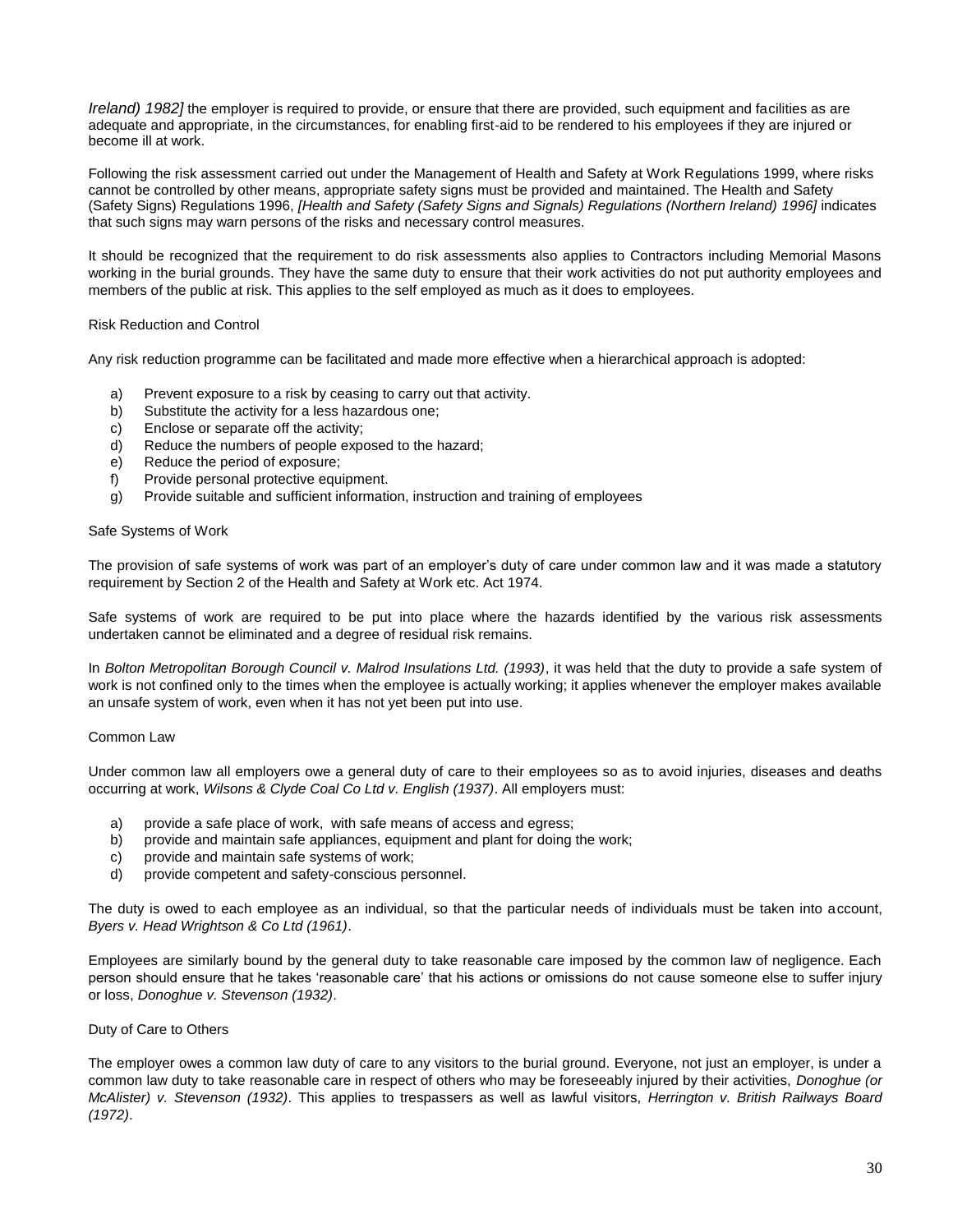In addition, the Occupiers' Liability Act 1957 section 2(2) states:

"The common duty of care is a duty to take such care as in all the circumstances of the case is reasonable to see that the visitor will be reasonably safe in using the premises for the purposes for which he is invited or permitted by the occupier to be there."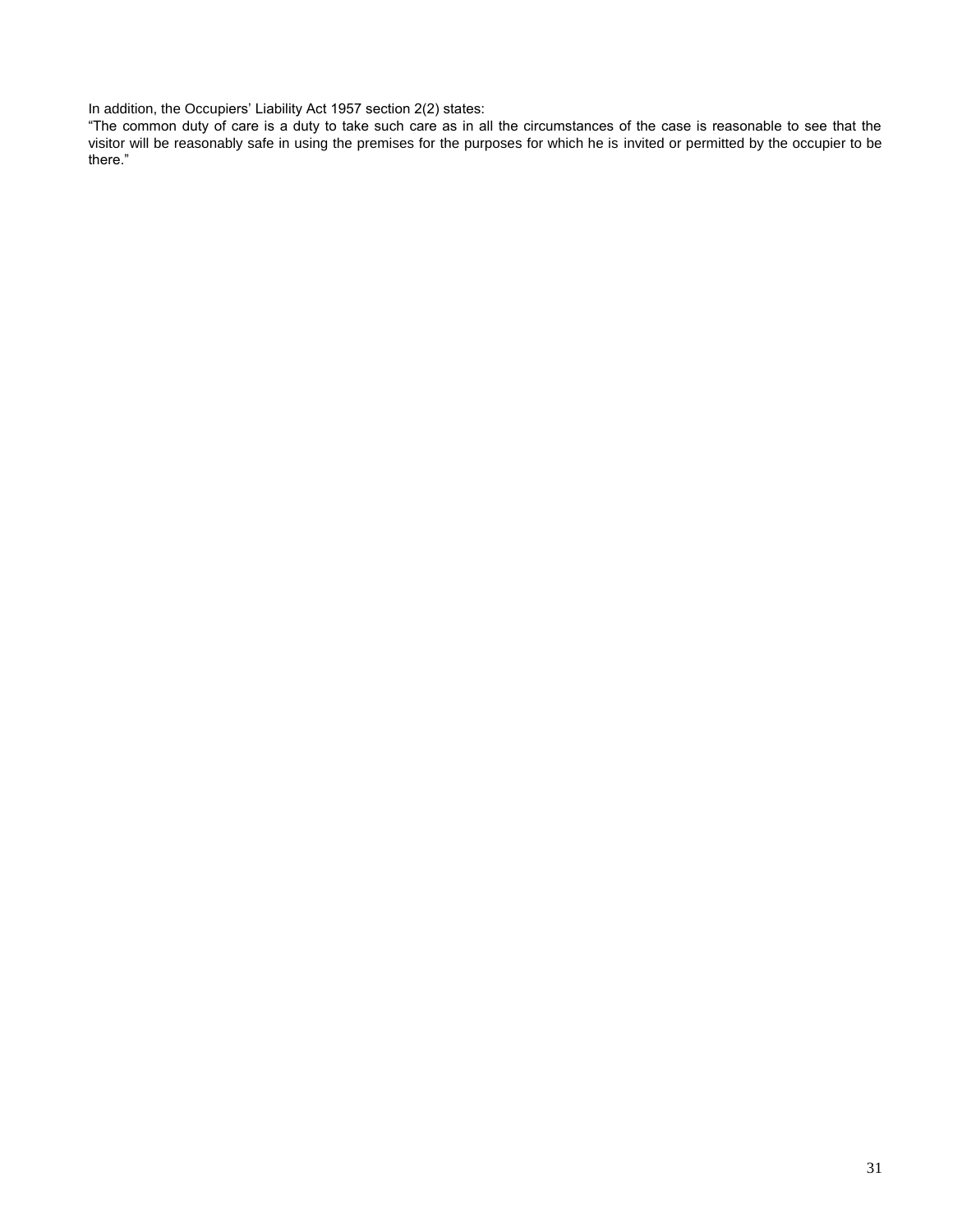# **Appendix 5 - Sample Risk Assessment**

# **INSPECTION OF MEMORIALS**

## **Department/Section**

……………………………………………………………………………………………………………..

## **1. TASK OR ACTIVITY COVERED BY THIS ASSESSMENT**

**Inspection of memorials.**

### **2. WHAT SIGNIFICANT HAZARDS ARE ASSOCIATED WITH THE TASK / ACTIVITY (e.g. fire, electric shock, violence, fall from height etc. ):**

- **Potentially unstable memorials falling on inspector.**
- **Potential of unstable memorials falling on other persons**
- **Potential of sudden breakage of memorial or joint, causing inspector to fall.**
- **Poor manual handling techniques when making safe smaller memorials or components as part of inspection process.**
- **Poor inspection technique (particularly with prolonged inspections) increasing risk of muscular / skeletal injury.**

# **3. PERSONS AT RISK**

- **Members of staff carrying out inspections.**
- **Members of the public in close vicinity.**

# **4. EXISTING CONTROL MEASURES**

**None**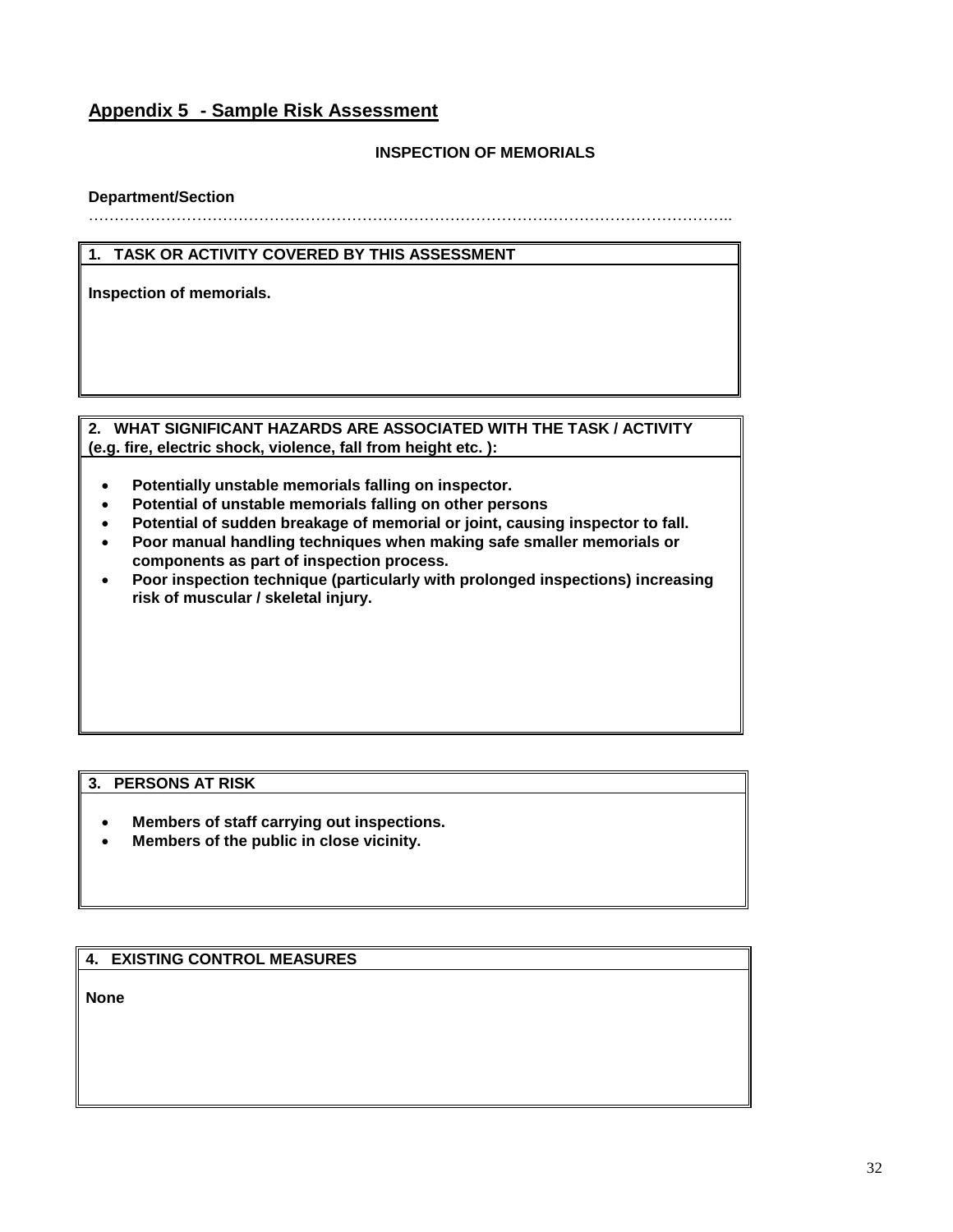| 1. SEVERITY OF OUTCOME (tick as appropriate)                   |  |                |  |                |  |                    |  |  |
|----------------------------------------------------------------|--|----------------|--|----------------|--|--------------------|--|--|
| Slightly harmful /                                             |  | Harmful injury |  | Serious injury |  | Life threatening   |  |  |
| minor injury or                                                |  | or illness     |  | or illness     |  | or fatal injury or |  |  |
| illness                                                        |  | incurring time |  |                |  | illness            |  |  |
|                                                                |  | loss for       |  |                |  |                    |  |  |
|                                                                |  | subject/s      |  |                |  |                    |  |  |
| <b>PROBABILITY OF HARM</b> (tick as appropriate)<br>2.         |  |                |  |                |  |                    |  |  |
| Unlikely/                                                      |  | Likely         |  | Highly         |  | Certain            |  |  |
| Improbable                                                     |  |                |  | Probable       |  |                    |  |  |
| FINAL ASSESSMENT OF RISK (refer to risk estimator table)<br>3. |  |                |  |                |  |                    |  |  |
| Low                                                            |  | Medium         |  | High           |  | Very High          |  |  |

# **8. ACTION REQUIRED (continue on separate sheet if required)**

- Comprehensive training in this discipline.
- Assess manual handling implications and carry out manual handling training
- Compliance with manufacturer's instructions on use of any pressure testing equipment.
- Warning notices for the public

| Action to be taken by | (name) |
|-----------------------|--------|
| To be completed by    | (date) |

| 9. ARRANGEMENTS FOR OCCUPATIONAL HEALTH MONITORING (where appropriate) |
|------------------------------------------------------------------------|
| Monitoring inspectors for any sign of muscular / skeletal problems.    |
|                                                                        |

**Name of Assessor: \_\_\_\_\_\_\_\_\_\_\_\_\_\_\_\_\_\_\_\_\_\_\_\_\_\_\_\_\_\_\_\_\_\_\_\_\_\_\_\_\_\_\_\_\_\_\_**

**Date of Assessment: \_\_\_\_\_\_\_\_\_\_\_\_\_\_\_\_\_\_\_\_\_\_\_\_\_\_\_\_\_\_\_\_\_\_\_\_\_\_\_\_**

**Review Due By: \_\_\_\_\_\_\_\_\_\_\_\_\_\_\_\_\_\_\_\_\_\_\_\_\_\_\_\_\_\_\_\_\_\_\_\_\_\_\_\_\_\_\_\_**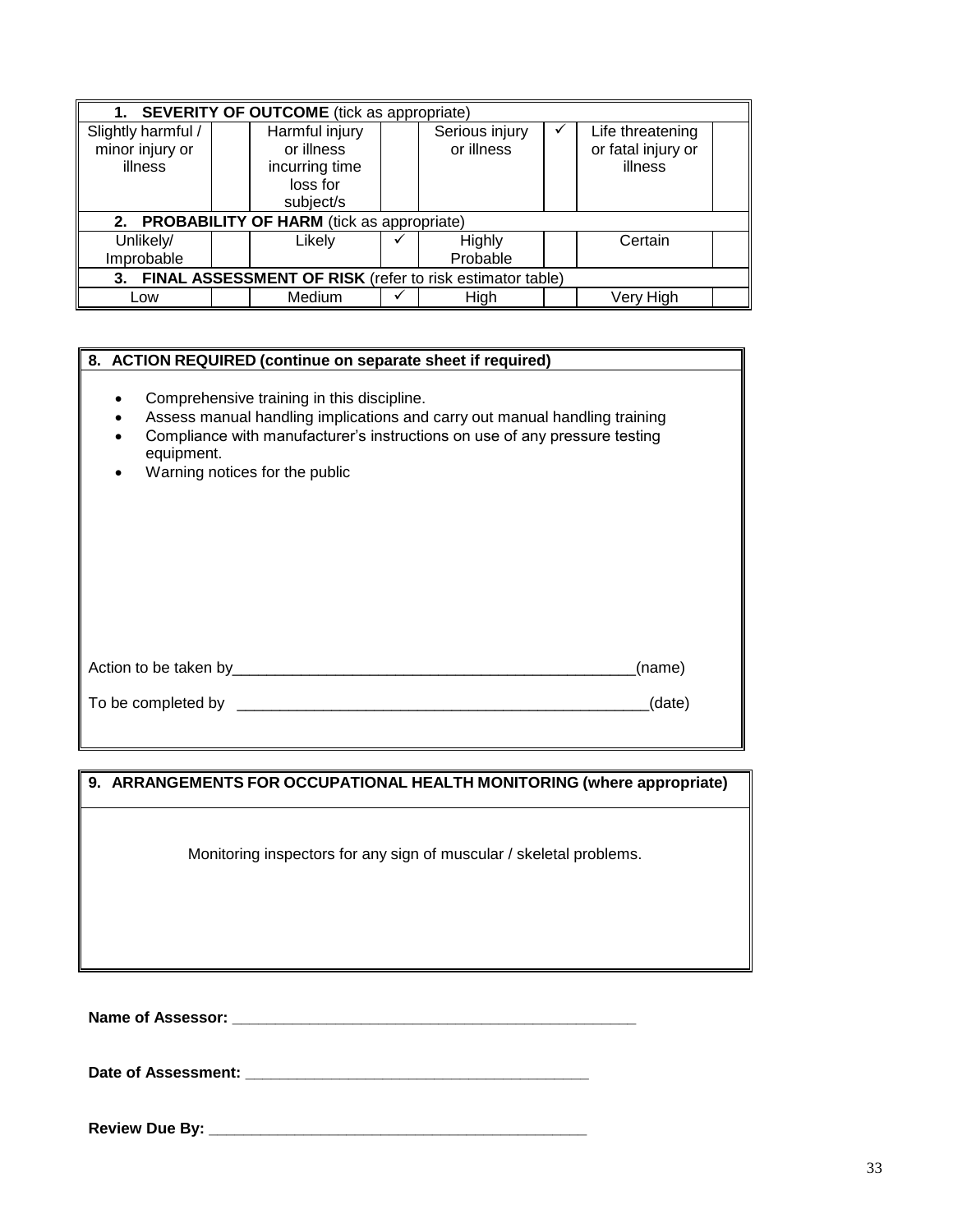# TABLE 1 / 2 RISK MATRIX

The matrix below is designed to help you in identifying a risk level for a given task or activity. Using your experience, the available evidence and existing precautions/ control measures in place you will have already determined the severity of harm, and the likelihood/ probability of the harm being realised in stages five and six of the risk assessment. The level of risk for the respective task or activity (Low, Medium, High or Very High) can now be determined using the following matrix.

# N.B.

Levels of risk corresponding to the various combinations of "severity of harm" and "likelihood of harm being realised" are subjective and based upon the assessors perception and knowledge. The information given in the matrix and table below is provided for guidance only and may need to be varied in accordance with individual circumstances.

| Severity $\rightarrow$<br>Probability $\downarrow$ | Minor/ slightly<br>harmful injury or<br>illnesses | Harmful injury or<br>illness incurring<br>time loss for<br>subject/s | Serious injury or<br>illness | Life threatening or<br>fatal injury or illness |
|----------------------------------------------------|---------------------------------------------------|----------------------------------------------------------------------|------------------------------|------------------------------------------------|
| Certainty                                          | Medium                                            | High                                                                 | High/ Very High              | <b>Very High</b>                               |
| <b>Highly Probable</b>                             | Medium                                            | Medium/High                                                          | High                         | High/ Very High                                |
| Likely                                             | Low                                               | Medium                                                               | Medium/High                  | High                                           |
| Unlikely/ Improbable                               | Low                                               | Low                                                                  | Medium                       | Medium                                         |

| LEVEL OF RISK    | SUGGESTED ACTION                                                                                                                                                                                |
|------------------|-------------------------------------------------------------------------------------------------------------------------------------------------------------------------------------------------|
| Low              | Control measures to be introduced on a medium to long term basis<br>e.g. As equipment is renewed or as part of a planned programme of<br>improvements                                           |
| <b>Medium</b>    | Control measures need to be introduced within a specified time<br>period                                                                                                                        |
| <b>High</b>      | Unless control measures to eliminate or reduce risk can be<br>introduced immediately task or activity should be suspended                                                                       |
| <b>Very High</b> | Task or activity must be suspended and remain so until control<br>measures to eliminate or reduce risk can be introduced - if risk<br>cannot be reduced the task or activity must be prohibited |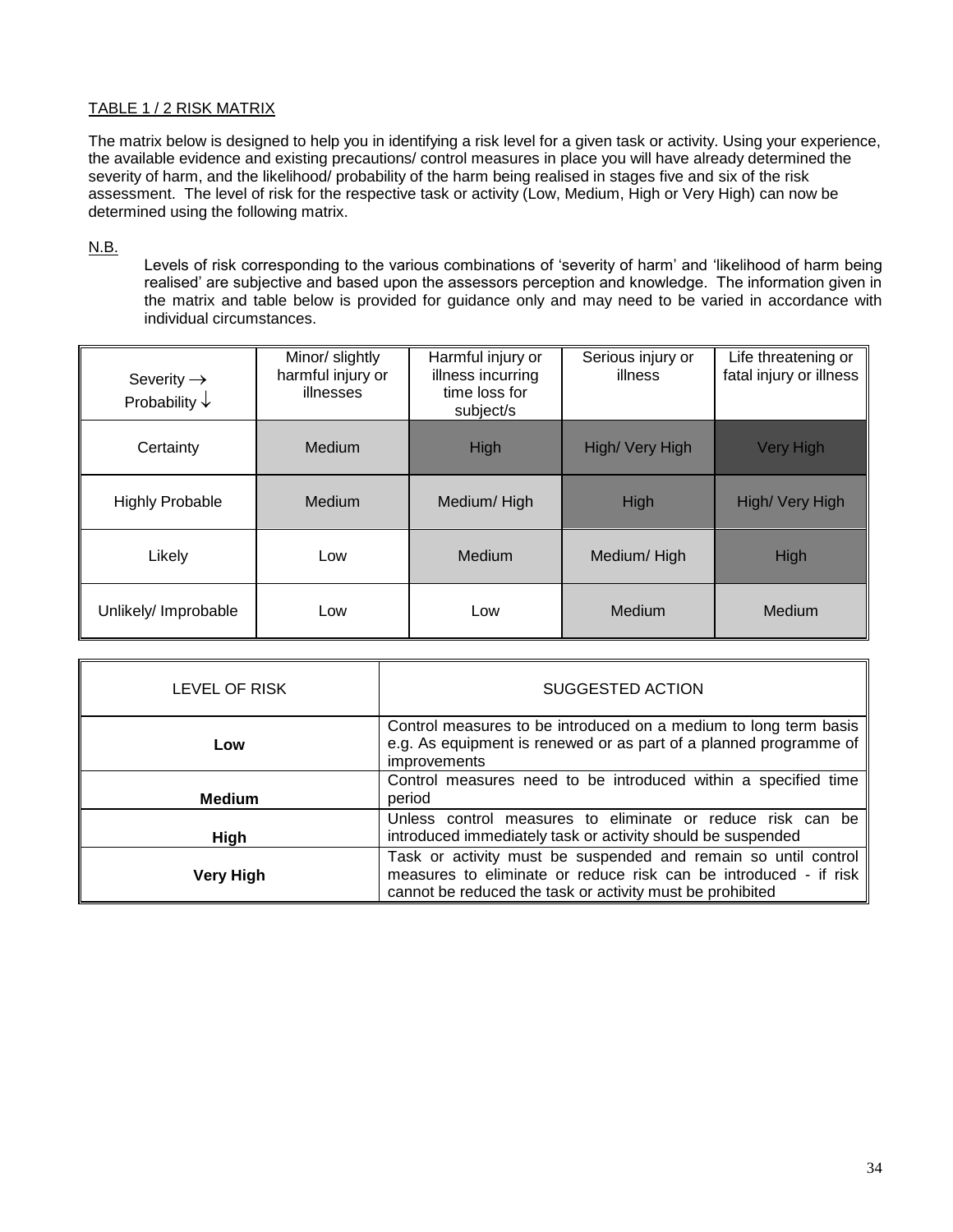# Appendix 6 - Organisations and Their Responsibilities

# **Confederation of Burial Authorities (now ICCM Corporate)**

National organisation representing cemetery and crematorium authorities and providing guidance and support in all cemetery and crematoria matters

# **CRUSE Bereavement Care**

National organisation providing support and guidance for the bereaved

# **English Heritage**

Organisation responsible for the care of England"s national heritage

# **Federation of British Cremation Authorities**

National organisation representing cemetery and crematorium authorities and providing guidance and support in all cemetery and crematoria matters

# **Historic Scotland**

Organisation responsible for the care of Scotland"s national heritage

# **Institute of Cemetery and Crematorium Management (ICCM Professional)**

National institute representing cemetery and crematoria professionals and providing guidance and support in all cemetery and crematoria matters

# **Local Government Association**

National association representing all local authorities and providing support and guidance in all aspects of their work.

# **Muslim Council of Great Britain**

National organisation responsible for the guidance, support and promotion of the Islamic faith throughout the U.K.

# **National Association of Local Councils**

National association representing Town, Parish and Community Councils and providing support and guidance in all aspects of their work

# **National Association of Memorial Masons**

National association representing memorial mason"s interests and providing guidance and support for the memorial masonry industry